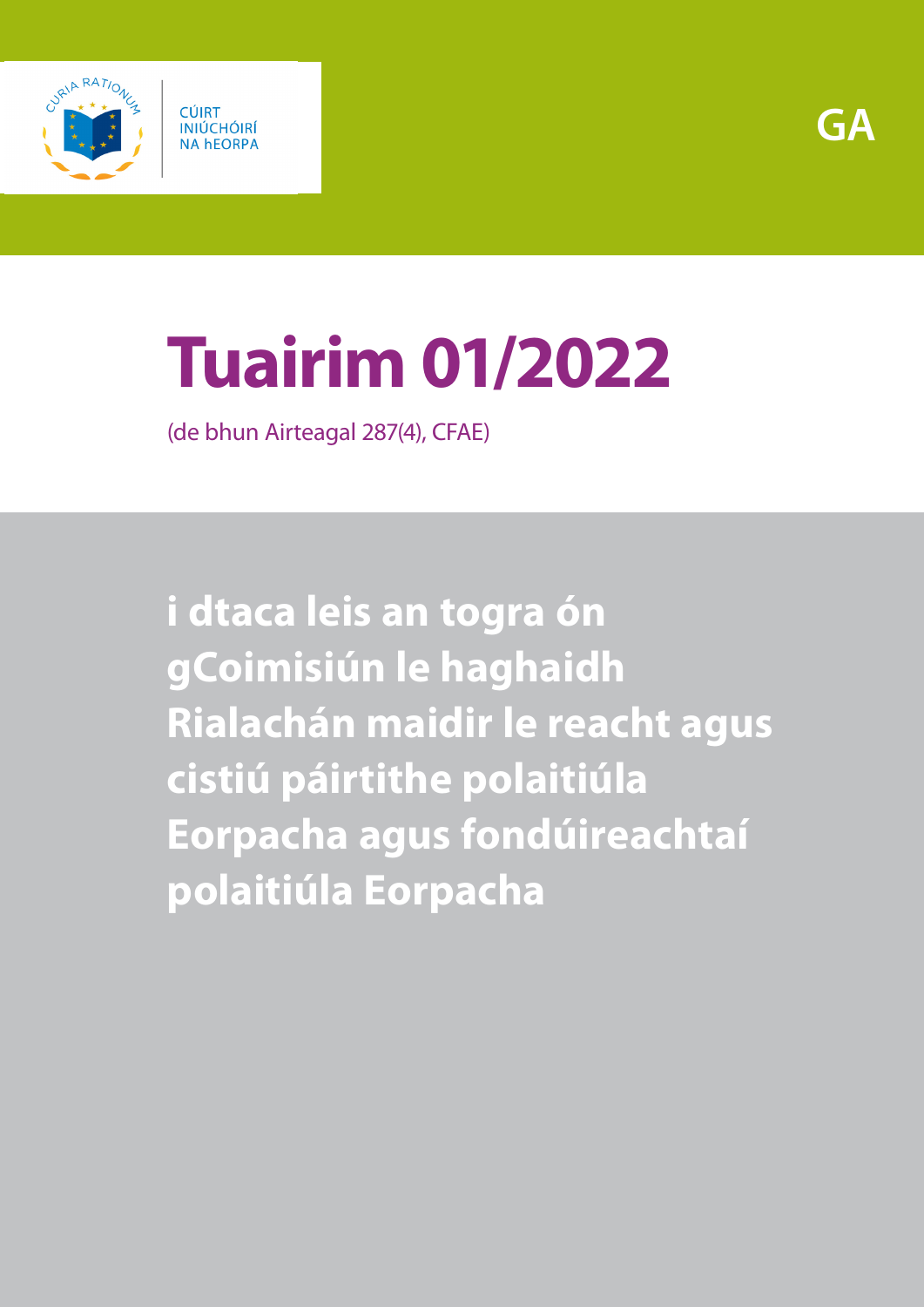# **Ábhar**

| <b>Réamhrá</b>                                          | 01-04     |
|---------------------------------------------------------|-----------|
| Barúlacha ginearálta                                    | 05-09     |
| <b>Tráchtanna sonracha</b>                              | 10-49     |
| Tionchar airgeadais an togra seo ar bhuiséad an Aontais | 10-11     |
| lasachtaí                                               | 12        |
| <b>Cómhaoiniú</b>                                       | 13-15     |
| <b>Acmhainní dílse breise</b>                           | 16-19     |
| <b>Ranníocaíochtaí</b>                                  | $20 - 27$ |
| Ranníocaíochtaí ó lasmuigh den Aontas                   | $20 - 24$ |
| Ranníocaíochtaí - barúlacha eile                        | $25 - 27$ |
| <b>Deonacháin</b>                                       | 28-29     |
| Oibleagáidí tuairiscithe                                | 30-32     |
| <b>Smachtbhannaí</b>                                    | 33-38     |
| Feachtais reifrinn a mhaoiniú                           | 39-43     |
| Trédhearcacht na fógraíochta polaitiúla                 | 44-47     |
| Freagrachtaí an Údaráis agus Pharlaimint na hEorpa      | 48        |
| An creat dlíthiúil a shimpliú                           | 49        |
|                                                         |           |

### **[Iarscríbhinn](#page-19-0)**

**[Crostagairtí idir airteagail an togra agus ár dtráchtanna](#page-19-1)**

**Alt**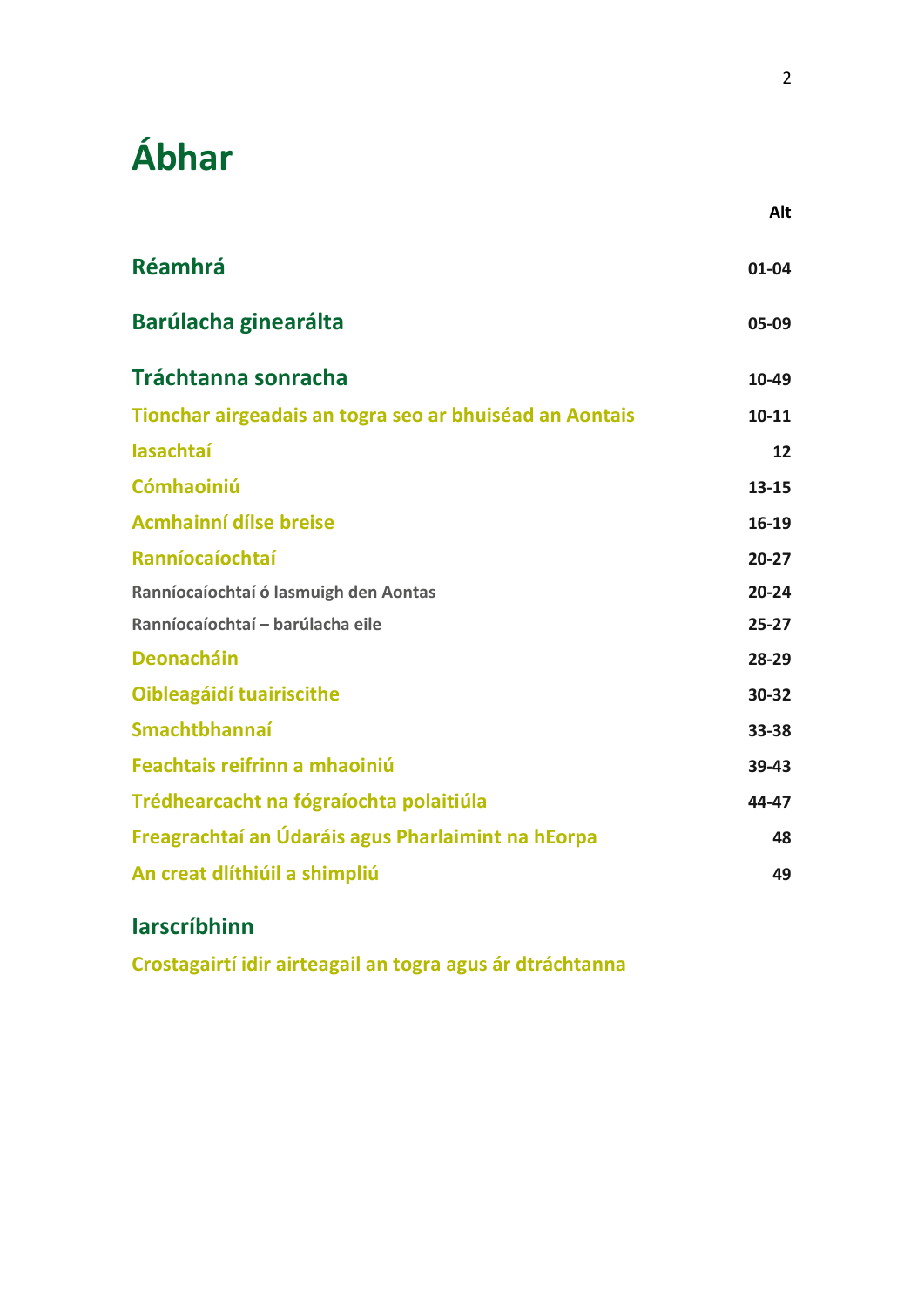TÁ CÚIRT INIÚCHÓIRÍ AN AONTAIS EORPAIGH,

Ag féachaint don Chonradh ar Fheidhmiú an Aontais Eorpaigh, agus go háirithe Airteagal 287(4) de,

Ag féachaint don togra ón gCoimisiún le haghaidh Rialachán maidir le reacht agus cistiú páirtithe polaitiúla Eorpacha agus fondúireachtaí polaitiúla Eorpacha,

Ag féachaint don iarraidh ón gComhairle ar thuairim, a fuarthas an 21 Eanáir 2022,

Ag féachaint don iarraidh ó Pharlaimint na hEorpa ar thuairim, a fuarthas an 31 Eanáir 2022,

De bharr an mhéid seo a leanas:

(1) Ní comhlachtaí atá curtha ar bun ag an Aontas de réir bhrí Airteagal 287(1) CFAE iad páirtithe polaitiúla Eorpacha agus fondúireachtaí polaitiúla Eorpacha, agus dá réir sin ní thagann siad faoi réir ár n-iniúchóireachta. Sa mhéid go bhfaigheann siad cistiú as buiséad an Aontais, áfach, tá sé d'inniúlacht againn iniúchtaí a dhéanamh bunaithe ar thaifid a scrúdú agus cuairteanna ar an bhfód chuig a n-áitreabh faoi na coinníollacha a leagtar síos in Airteagal 287 CFAE.

(2) Maidir le cistí a fhaigheann páirtithe agus fondúireachtaí polaitiúla Eorpacha as foinsí eile seachas buiséad an Aontais, ní thagann siad sin go huathoibríoch faoi réim ár n-iniúchóireachta. Mar gheall ar an idirghníomhú idir cistiú ón Aontas agus cistiú ó fhoinsí eile, áfach, d'fhéadfadh sé go mbeadh orainn an cistiú ó fhoinsí eile a scrúdú inár ár n-obair iniúchóireachta.

(3) Inár n-iniúchtaí le haghaidh ráiteas dearbhaithe ó 2019 agus 2014, shainaithníomar laigí sna nósanna imeachta soláthair agus in éilimh chaiteachais neamh-incháilithe ag páirtithe polaitiúla Eorpacha.

(4) Rialachán (AE, Euratom) Uimh.  $1141/2014<sup>1</sup>$  $1141/2014<sup>1</sup>$ ó Pharlaimint na hEorpa agus ón gComhairle an 22 Deireadh Fómhair 2014 maidir le reacht agus cistiú páirtithe polaitiúla Eorpacha agus fondúireachtaí polaitiúla Eorpacha, tháinig sé i bhfeidhm an 1 Eanáir [2](#page-2-1)017, agus tá sé leasaithe faoi dhó ó shin<sup>2</sup>.

<span id="page-2-0"></span><sup>&</sup>lt;sup>1</sup> Rialachán (AE, Euratom) Uimh. 1141/2014 ó Pharlaimint na hEorpa agus ón gComhairle an 24 [Deireadh Fómhair](https://eur-lex.europa.eu/legal-content/GA/TXT/?uri=CELEX:32014R1141) 2014.

<span id="page-2-1"></span><sup>&</sup>lt;sup>2</sup> Le Rialachán (AE, Euratom) 2018/673 ó Pharlaimint na hEorpa agus ón gComhairle an 3 [Bealtaine](https://eur-lex.europa.eu/legal-content/GA/TXT/?uri=celex:32018R0673) 2018 agus [Rialachán \(AE, Euratom\) 2019/2021 ó Pharlaimint na hEorpa agus ón](https://eur-lex.europa.eu/legal-content/GA/TXT/?uri=celex:32019R0493)  [gComhairle an 25](https://eur-lex.europa.eu/legal-content/GA/TXT/?uri=celex:32019R0493) Márta 2019.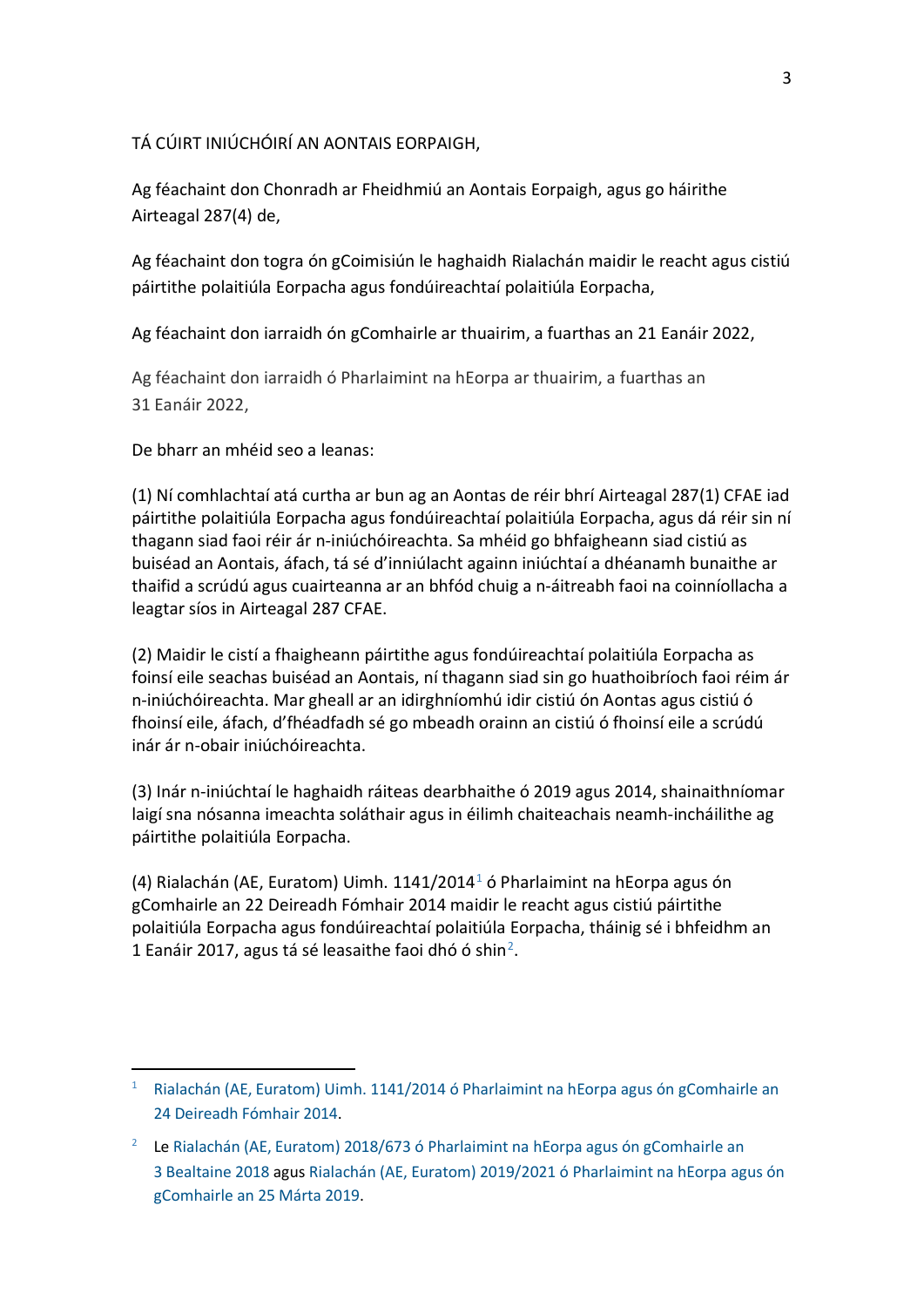(5) I gcomhréir leis an gclásal athbhreithnithe sa Rialachán (Airteagal 38), rinne Parlaimint na hEorpa<sup>[3](#page-3-0)</sup> agus an Coimisiún Eorpach<sup>[4](#page-3-1)</sup> tuarascáil ar leithligh dá gcuid féin a thíolacadh maidir le feidhmiú Rialachán Uimh. 1141/2014.

(6) An 25 Samhain 2021, rinne an Coimisiún togra le haghaidh Rialachán maidir le reacht agus cistiú páirtithe polaitiúla Eorpacha agus fondúireachtaí polaitiúla Eorpacha[5](#page-3-2) (an togra) a chur faoi bhráid Pharlaimint na hEorpa agus na Comhairle, a bhfuil sé i gceist go ngabhfaidh an togra sin ionad Rialachán Uimh. 1141/2014.

TAR ÉIS AN TUAIRIM SEO A LEANAS A GHLACADH:

<span id="page-3-2"></span><sup>5</sup> COM(2021) 734 [final, 2021/0375 \(COD\) an 25.11.2021.](https://eur-lex.europa.eu/legal-content/GA/TXT/?uri=CELEX%3A52021PC0734&qid=1650611152985)

<span id="page-3-0"></span><sup>&</sup>lt;sup>3</sup> [Tuarascáil ó Pharlaimint na hEorpa \(A9-0294/2021\) an 26](https://www.europarl.europa.eu/doceo/document/A-9-2021-0294_GA.html) Deireadh Fómhair 2021 ar chur i bhfeidhm Rialachán (AE, Euratom) Uimh. [1141/2014 maidir le reacht agus cistiú páirtithe](https://www.europarl.europa.eu/doceo/document/A-9-2021-0294_GA.html)  [polaitiúla Eorpacha agus fondúireachtaí polaitiúla Eorpacha \(2021/2018\(INI\)\),](https://www.europarl.europa.eu/doceo/document/A-9-2021-0294_GA.html) as ar lean [Rún](https://www.europarl.europa.eu/doceo/document/TA-9-2021-0454_GA.html)  an 11 [Samhain](https://www.europarl.europa.eu/doceo/document/TA-9-2021-0454_GA.html) 2021.

<span id="page-3-1"></span><sup>4</sup> COM(2021) 717 [final an 23.11.2021.](https://eur-lex.europa.eu/legal-content/GA/TXT/?uri=CELEX:52021DC0717)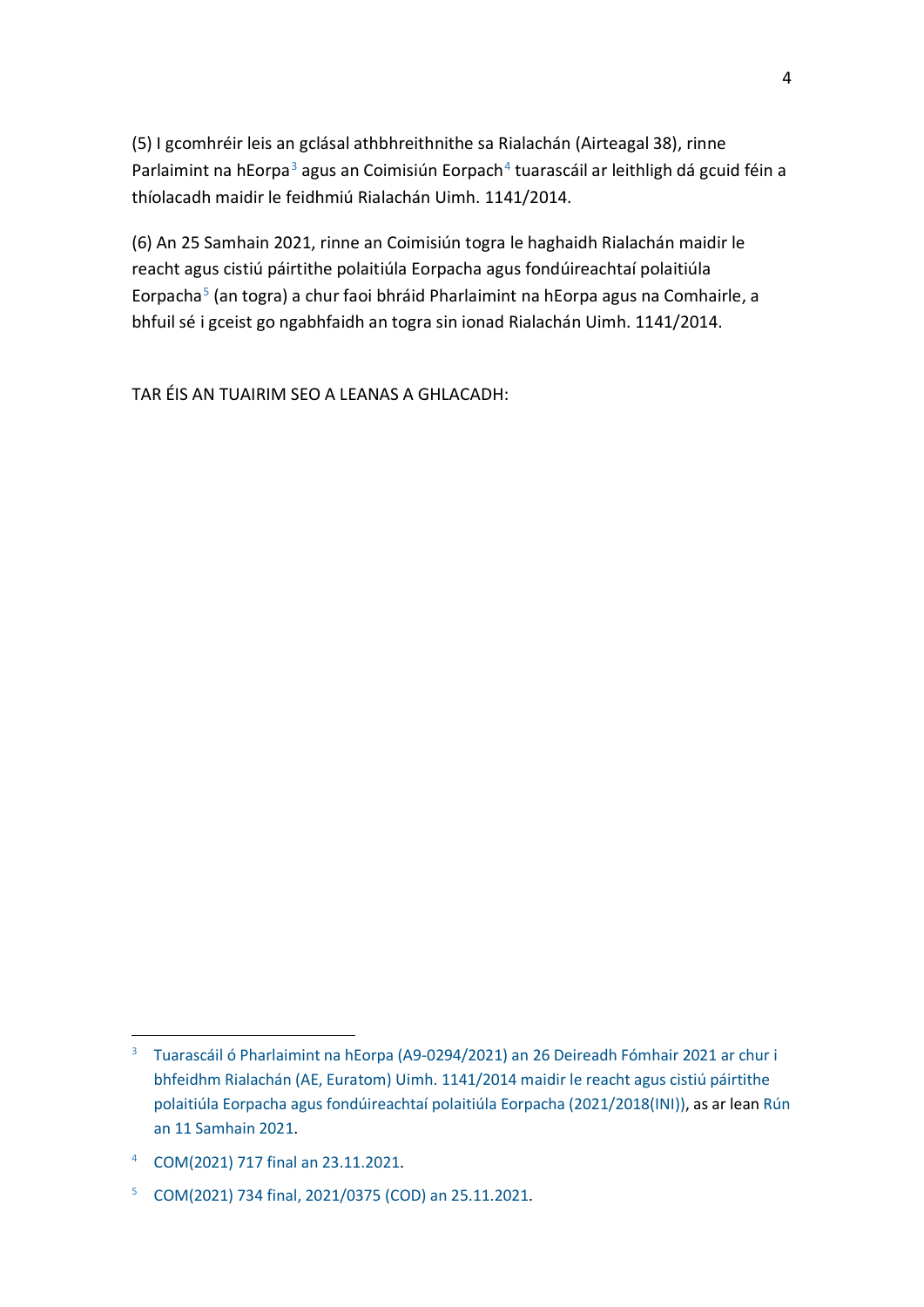### <span id="page-4-0"></span>**Réamhrá**

**01** Forálann an Conradh<sup>[6](#page-4-1)</sup> do pháirtithe polaitiúla Eorpacha a rannchuidíonn le feasacht pholaitiúil Eorpach a fhoirmiú agus le toil shaoránaigh an Aontais a chur in iúl. I láthair na huaire tá deich bpáirtí pholaitiúla Eorpacha agus fondúireachtaí cleamhnaithe cláraithe[7](#page-4-2).

**02** Tá an méid iomlán de chistiú AE atá ar fáil do pháirtithe polaitiúla Eorpacha méadaithe in imeacht ama, ó €6.5 milliún ag an tús in 2004<sup>[8](#page-4-3)</sup> go dtí €46 mhilliún in 2021<sup>[9](#page-4-4)</sup>. Mhéadaigh an cistiú a rinneadh a dhámhachtain d'fhondúireachtaí polaitiúla Eorpacha ó €5 mhilliún in 2008 go dtí €23 mhilliún in 2021. Forálann an Rialachán reatha do 10 % den bhuiséad bliantúil a dháileadh go comhionann ar na páirtithe incháilithe, cé go bhfuil an 90 % eile le dáileadh go cionmhar de réir an líon Feisirí de Pharlaimint na hEorpa atá cleamhnaithe le páirtí. Déantar an cistiú a dháileadh mar réamh-mhaoiniú.

**03** Déantar an méid críochnaitheach den chistiú a shuíomh tar éis d'iniúchóir seachtrach tuarascáil a eisiúint agus i ndiaidh rialuithe ag, faoi seach, an tÚdarás um Páirtithe Polaitiúla Eorpacha agus um Fhondúireachtaí Polaitiúla Eorpacha ("an tÚdarás") agus Oifigeach Údarúcháin Pharlaimint na hEorpa. Clúdaíonn an caiteachas incháilithe na nithe seo a leanas: cruinnithe, comhdhálacha, pearsanra, staidéir agus costais feachtais le haghaidh na dtoghchán Eorpach. Cláraíonn an tÚdarás na páirtithe polaitiúla Eorpacha agus na fondúireachtaí polaitiúla Eorpacha, agus féadann sé smachtbhannaí a fhorchur.

<span id="page-4-1"></span> <sup>6</sup> Airteagal 10(4) den [Chonradh ar an Aontas Eorpach.](https://eur-lex.europa.eu/legal-content/ga/TXT/?uri=CELEX:12012M/TXT)

<span id="page-4-2"></span><sup>7</sup> Foinse[: An tÚdarás um Páirtithe Polaitiúla Eorpacha agus um Fhondúireachtaí Polaitiúla](https://www.appf.europa.eu/appf/ga/parties-and-foundations/registered-parties)  [Eorpacha.](https://www.appf.europa.eu/appf/ga/parties-and-foundations/registered-parties)

<span id="page-4-3"></span><sup>8</sup> [Seirbhís Taighde Pharlaimint na hEorpa:](https://www.europarl.europa.eu/RegData/etudes/STUD/2021/662646/EPRS_STU(2021)662646_EN.pdf) Reacht agus cistiú na bpáirtithe polaitiúla Eorpacha faoi Rialachán Uimh. [1141/2014 \(Meastóireacht](https://www.europarl.europa.eu/RegData/etudes/STUD/2021/662646/EPRS_STU(2021)662646_EN.pdf) *ex post*), lch. 29-31.

<span id="page-4-4"></span>[Buiséad Pharlaimint na hEorpa do 2021,](https://eur-lex.europa.eu/budget/data/DB2/2021/en/SEC01.pdf) lch. 46.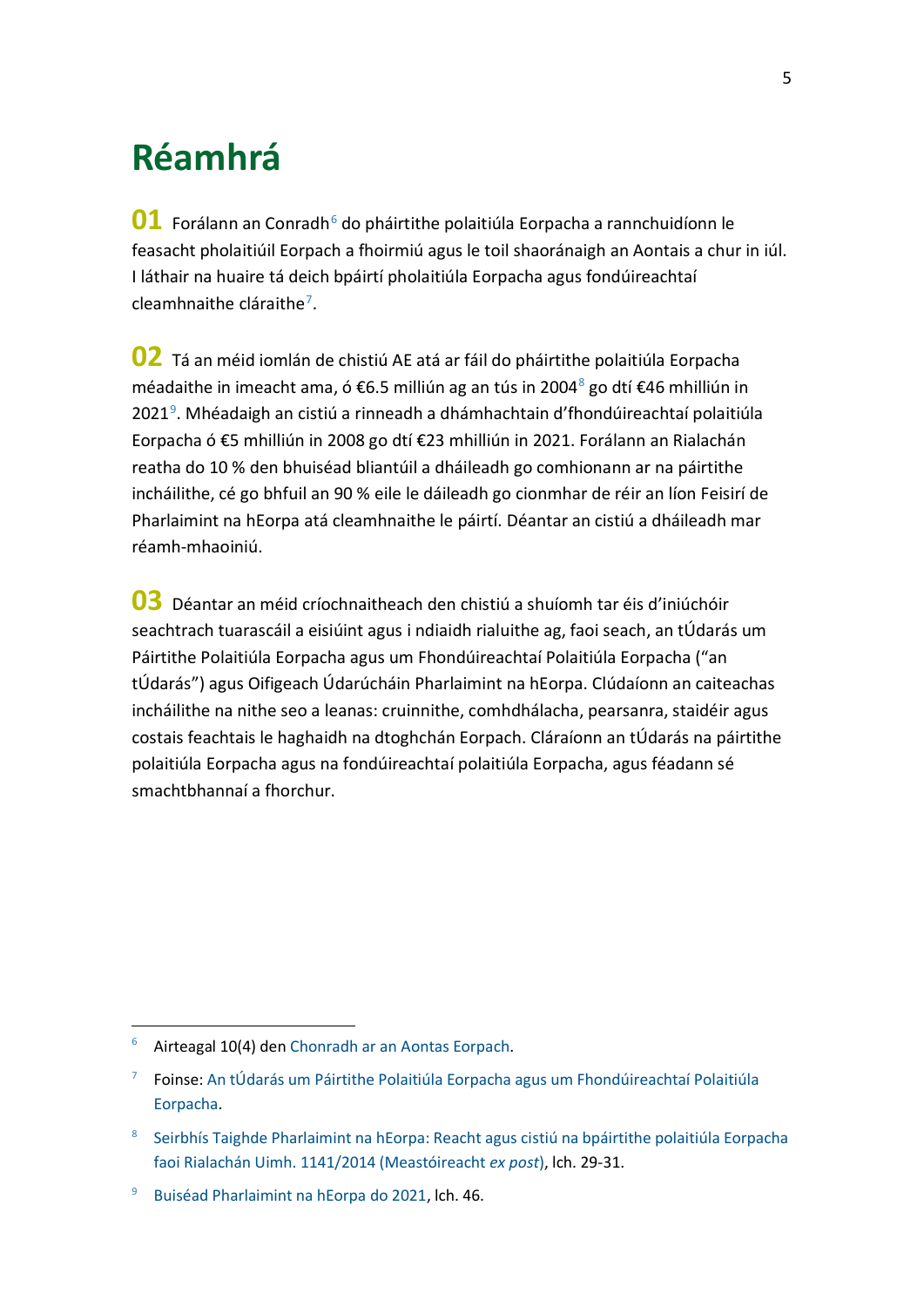- <span id="page-5-1"></span>**04** De réir mheabhrán míniúcháin an Choimisiúin<sup>10</sup>, tá sé d'aidhm ag an togra:
- inmharthanacht airgeadais na bpáirtithe agus fondúireachtaí polaitiúla Eorpacha a mhéadú;
- a n-idirghníomhú le ballpháirtithe náisiúnta a éascú, ionas gur féidir le páirtithe polaitiúla Eorpach páirt a ghlacadh níos éasca i bhfeachtais náisiúnta ar thopaicí a bhaineann leis an Aontas Eorpach;
- na bealaí éalaithe ó thaobh fhoinsiú agus trédhearcacht an chistithe (go háirithe deonacháin agus cistiú ó lasmuigh den Aontas) atá fós ann a dhúnadh;
- an t-ualach iomarcach riaracháin a ghearradh;
- deimhneacht dhlíthiúil a mhéadú;
- aghaidh a thabhairt ar thimpeallacht nua atá ag teacht chun cinn ina ndéantar feachtasaíocht pholaitiúil ar líne, ar an riosca go mbeadh cur isteach ón gcoigríoch ann, agus ar shárú rialacha cosanta sonraí i bhfógraíocht pholaitiúil.

<span id="page-5-0"></span> <sup>10</sup> COM(2021) <sup>734</sup> [final, 2021/0375 \(COD\) an 25.11.2021,](https://ec.europa.eu/info/sites/default/files/6_1_177519_euppproposal_en.pdf) lch. 2.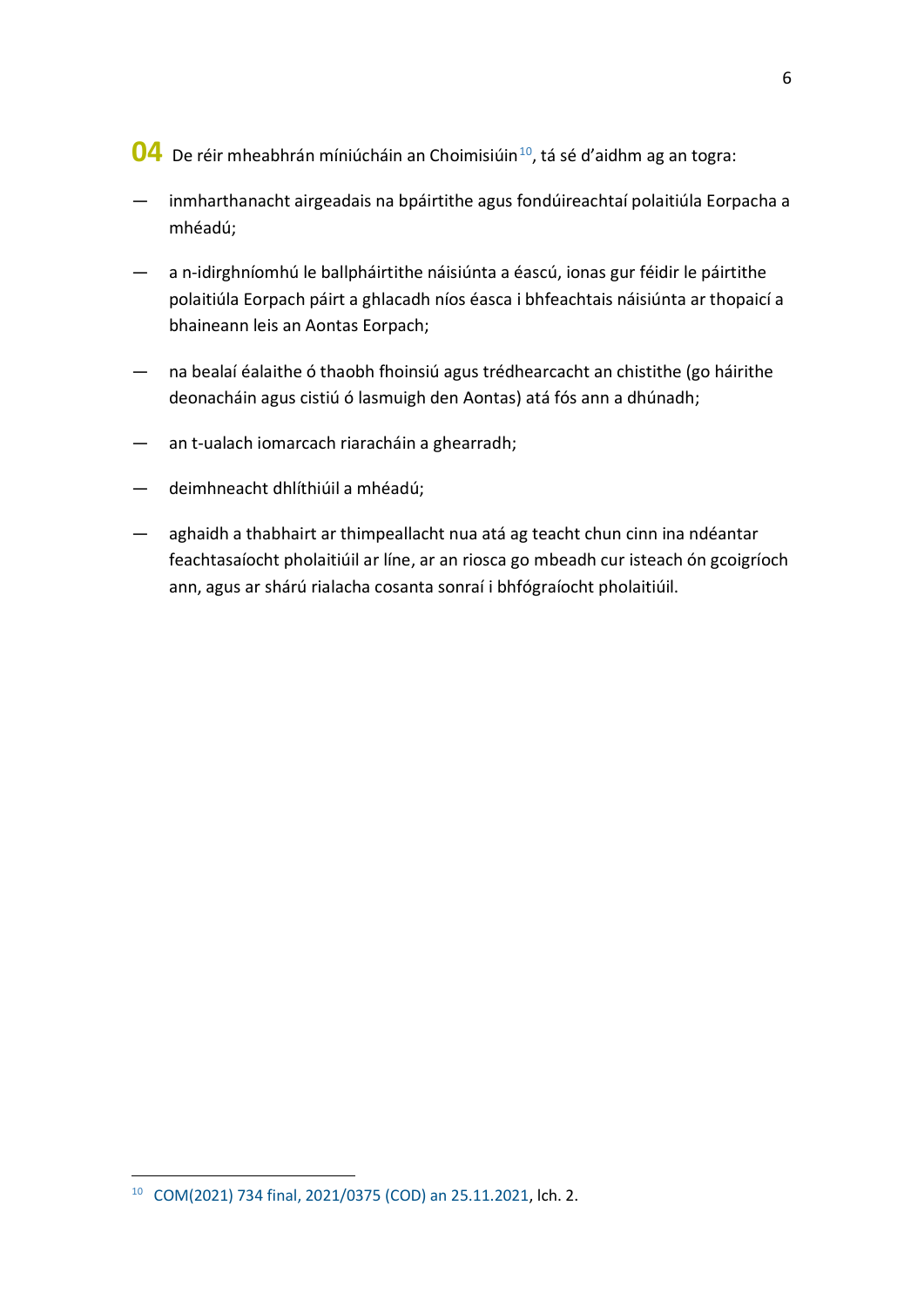### <span id="page-6-0"></span>**Barúlacha ginearálta**

<span id="page-6-2"></span>**05** Mar is fíor faoi thuairimí uainn roimhe seo<sup>[11](#page-6-1)</sup>, agus rud atá ag teacht lenár sainordú, dírímid isteach ar ghnéithe den tionchar a d'fhéadfaí a imirt ar bhuiséad an Aontais, agus dá thoradh sin ní thugaimid tuairimí ar na codanna sin den togra ar roghanna polaitiúla i mó atá i gceist leo. In ainneoin go ndéanaimid an *caveat* tábhachtach sin, measaimid go bhfuil an togra tríd is tríd ag luí leis na príomhchuspóirí atá luaite ag an gCoimisiún (féach mír *[04](#page-5-1)*).

**06** Is díol sásaimh dúinn na forálacha sin a bhfuil sé mar aidhm leo an trédhearcacht i gcistiú páirtithe polaitiúla Eorpacha agus fondúireachtaí polaitiúla Eorpacha a mhéadú, amhail sásra díchill chuí le haghaidh deonachán.

**07** Inár dtuairim, tá roinnt easnaimh mar sin féin sa togra i dtaobh saincheisteanna éagsúla, lena n-áirítear:

- o iasachtaí (féach mír *[12](#page-8-4)*);
- o cómhaoiniú (féach míreanna *[13](#page-8-5)*-*[15](#page-9-1)*);
- o acmhainní dílse breise (féach míreanna *[16](#page-9-2)*-*[19](#page-10-2)*);
- o ranníocaíochtaí ó bhallpháirtithe agus ó bhalleagraíochtaí ó lasmuigh den Aontas (féach míreanna *[20](#page-10-3)*-*[24](#page-11-1)*);
- o ranníocaíochtaí agus deonacháin eile (féach míreanna *[25](#page-11-2)*-*[29](#page-12-2)*);
- o smachtbhannaí (féach míreanna *[33](#page-13-1)*-*[37](#page-14-0)*);
- o maoiniú a thugann páirtithe polaitiúla Eorpacha d'fheachtais náisiúnta reifrinn (féach míreanna *[39](#page-15-1)*-*[43](#page-15-2)*); agus
- o trédhearcacht na fógraíochta polaitiúla (féach míreanna *[44](#page-16-1)*-*[47](#page-16-2)*).

<span id="page-6-1"></span> $11$  Tá dhá thuairim eisithe ag an gCúirt Iniúchóirí a bhaineann le cistiú páirtithe agus fondúireachtaí polaitiúla Eorpacha: [Tuairim Uimh.](https://www.eca.europa.eu/lists/ecadocuments/op13_01/op13_01_ga.pdf) 1/2013 i dtaca le Rialachán Uimh. 1141/2014 agus [Tuairim Uimh.](https://www.eca.europa.eu/Lists/ECADocuments/OP17_05/OP17_05_GA.pdf) 5/2017 i dtaca le Rialachán leasaitheach an 3 Bealtaine 2018.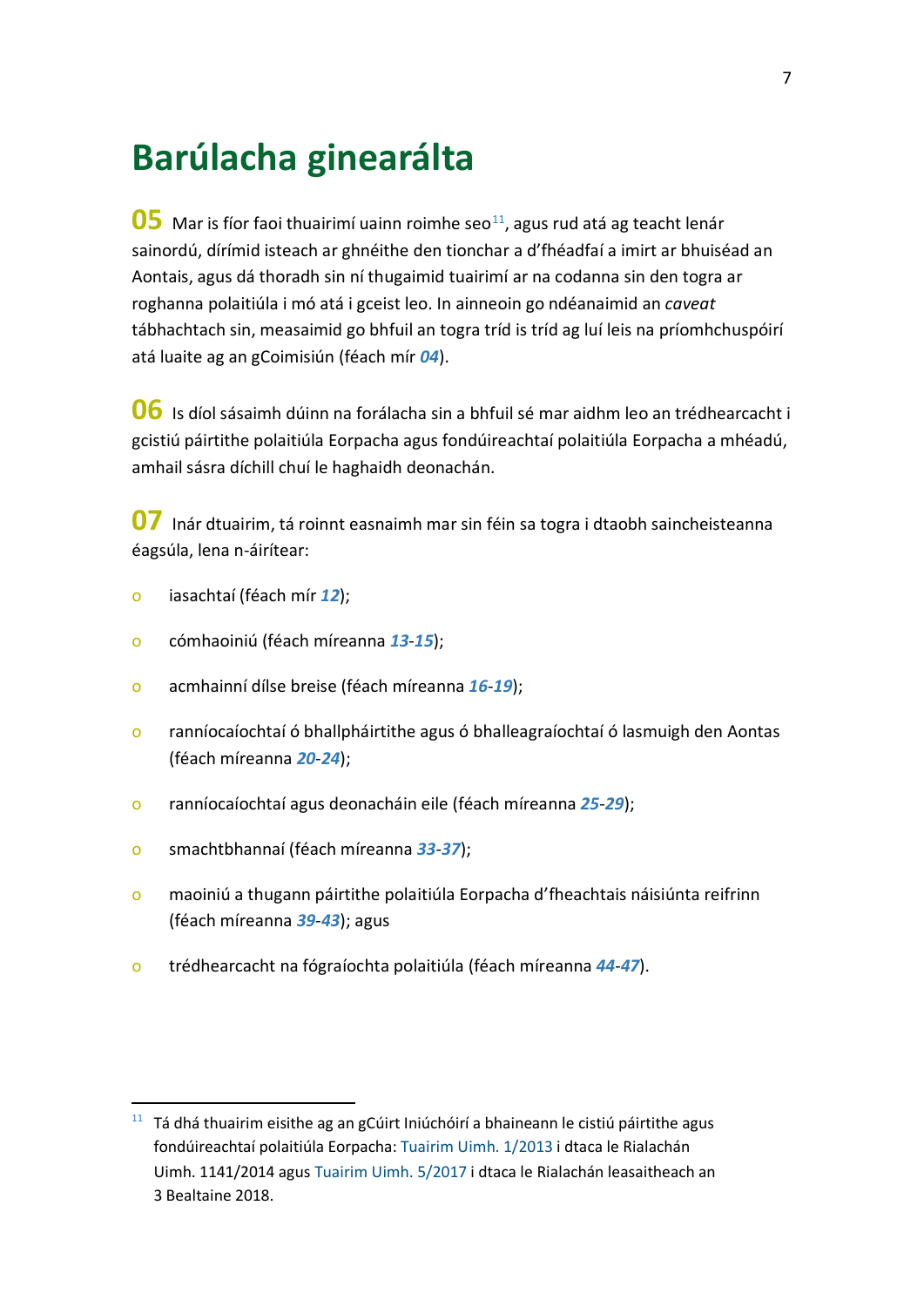**08** Tugaimid ar aire freisin go bhfuil oibleagáidí breise don Údarás á dtabhairt isteach leis an togra, agus go gcuirfidh sé sin castacht le ról an Údaráis.

**09** Sa roinn seo a leanas, déanaimid tráchtanna sonracha i dtaobh an togra. I míreanna *[12](#page-8-4)*, *[37](#page-14-0)* agus *[49](#page-18-1)*, athdhearbhaímid moltaí a rinneamar roimhe seo nach bhfuil aghaidh tugtha orthu sa togra reatha. San *Iarscríbhinn*, tá crostagairtí idir na tráchtanna sonracha sin agus na leasuithe atá molta.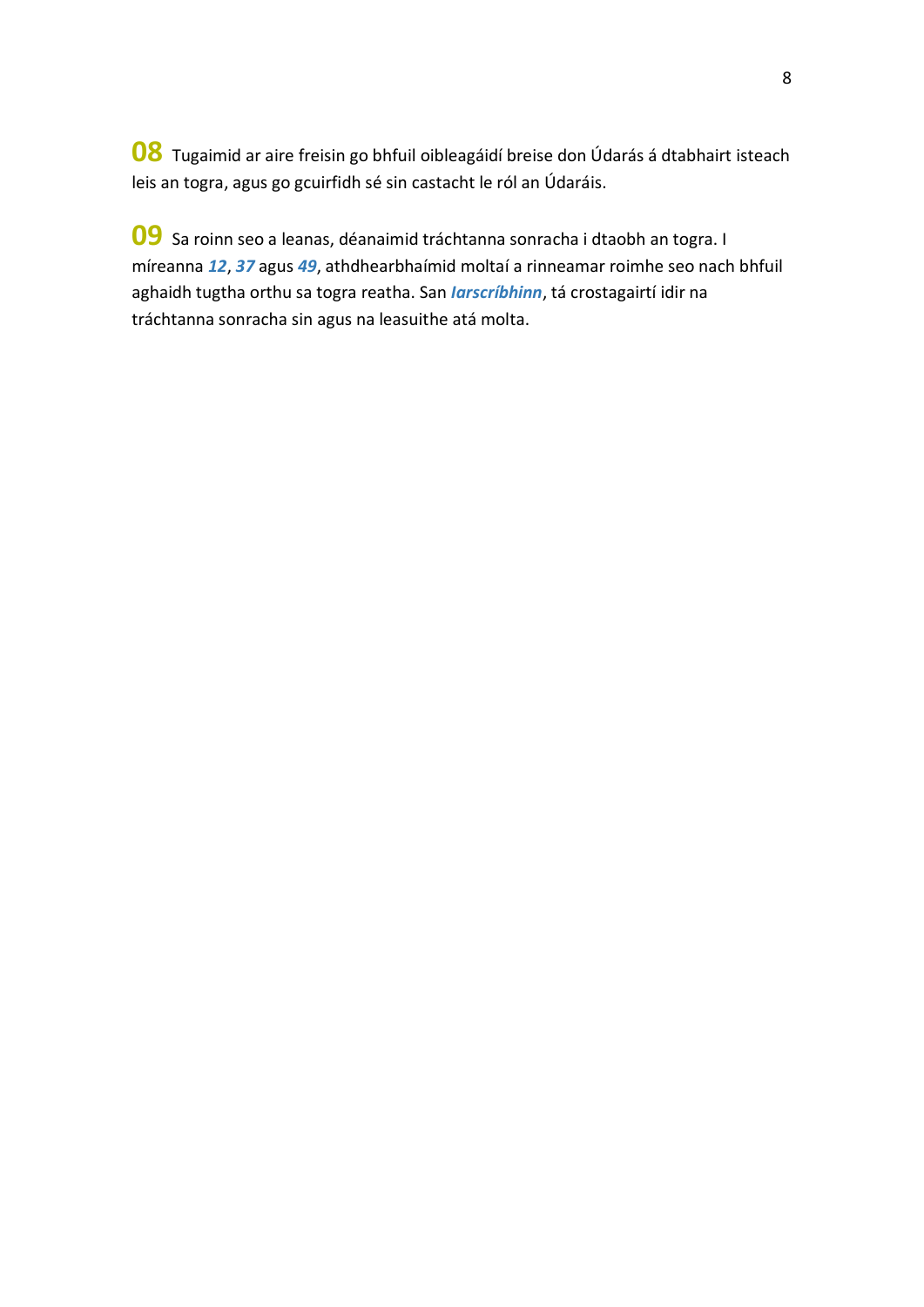### <span id="page-8-0"></span>**Tráchtanna sonracha**

#### <span id="page-8-1"></span>**Tionchar airgeadais an togra seo ar bhuiséad an Aontais**

**10** San Iarscríbhinn a ghabhann leis an togra ina bhfuil Ráiteas Airgeadais Reachtach, tugtar faisnéis faoi na himpleachtaí buiséadacha don Údarás mar gheall ar an gcostas a meastar a bheidh ag baint le duine breise a bheith ar an bhfoireann. Tugaimid ar aire go ndearna an tÚdarás meastachán níos airde ina dhréachtphlean buiséadach.

**11** Deir meabhrán míniúcháin an Choimisiúin don togra go bhféadfadh sé go mbeadh acmhainní airgeadais breise le soláthar mar gheall ar an ráta cómhaoinithe de pháirtithe polaitiúla Eorpacha a laghdú, agus gur faoin údarás buiséadach a bheidh sé é sin a chinneadh ar bhonn bliantúil. Tugaimid ar aire, dá bhrí sin, go bhfuil na himpleachtaí buiséadacha éiginnte.

#### <span id="page-8-2"></span>**Iasachtaí**

<span id="page-8-4"></span>**12** Bhí páirtithe agus fondúireachtaí polaitiúla Eorpacha ag fáil iasachtaí ar bhonn méadaitheach chun na ceanglais acmhainní dílse a chomhlíonadh $^{12}$ . Cé go bhfuil iasachtaí áirithe clúdaithe sa sainmhíniú ar "dheonacháin" agus ar "ranníocaíochtaí" faoi Airteagail 2(7) agus 2(8), níl aon fhoráil ar leith ann maidir le foinse, téarmaí agus coinníollacha iasachtaí, mar a luamar cheana inár dtuairimí roimhe seo (féach mír *[05](#page-6-2)*).

#### <span id="page-8-3"></span>**Cómhaoiniú**

<span id="page-8-5"></span>**13** In Airteagal 20(4) den togra, foráiltear do laghdú ar an ráta cómhaoinithe le haghaidh páirtithe polaitiúla Eorpacha óna n-acmhainní dílse ó 10 % mar atá faoi láthair ann go dtí 5 %. Thairis sin, tugann an togra ráta maoinithe nua de 0 % óna nacmhainní dílse isteach don bhliain ina dtionóltar toghcháin do Pharlaimint na hEorpa. Is é an míniú a thugann an Coimisiún ar na hathruithe molta sin ná go bhfuil deacrachtaí ag páirtithe beaga go háirithe airgead a chruinniú agus go ndéanfadh an fhoráil seo na rialacha a ailíniú leis na rátaí cómhaoinithe d'fhondúireachtaí.

<span id="page-8-6"></span><sup>&</sup>lt;sup>12</sup> [Seirbhís Taighde Pharlaimint na hEorpa:](https://www.europarl.europa.eu/RegData/etudes/STUD/2021/662646/EPRS_STU(2021)662646_EN.pdf?_sm_au_=iVV5Z00vnJ6sMWHFVkFHNKt0jRsMJ) Reacht agus cistiú na bpáirtithe polaitiúla Eorpacha faoi Rialachán Uimh. [1141/2014 \(Meastóireacht](https://www.europarl.europa.eu/RegData/etudes/STUD/2021/662646/EPRS_STU(2021)662646_EN.pdf?_sm_au_=iVV5Z00vnJ6sMWHFVkFHNKt0jRsMJ) *ex post*), lch. 39.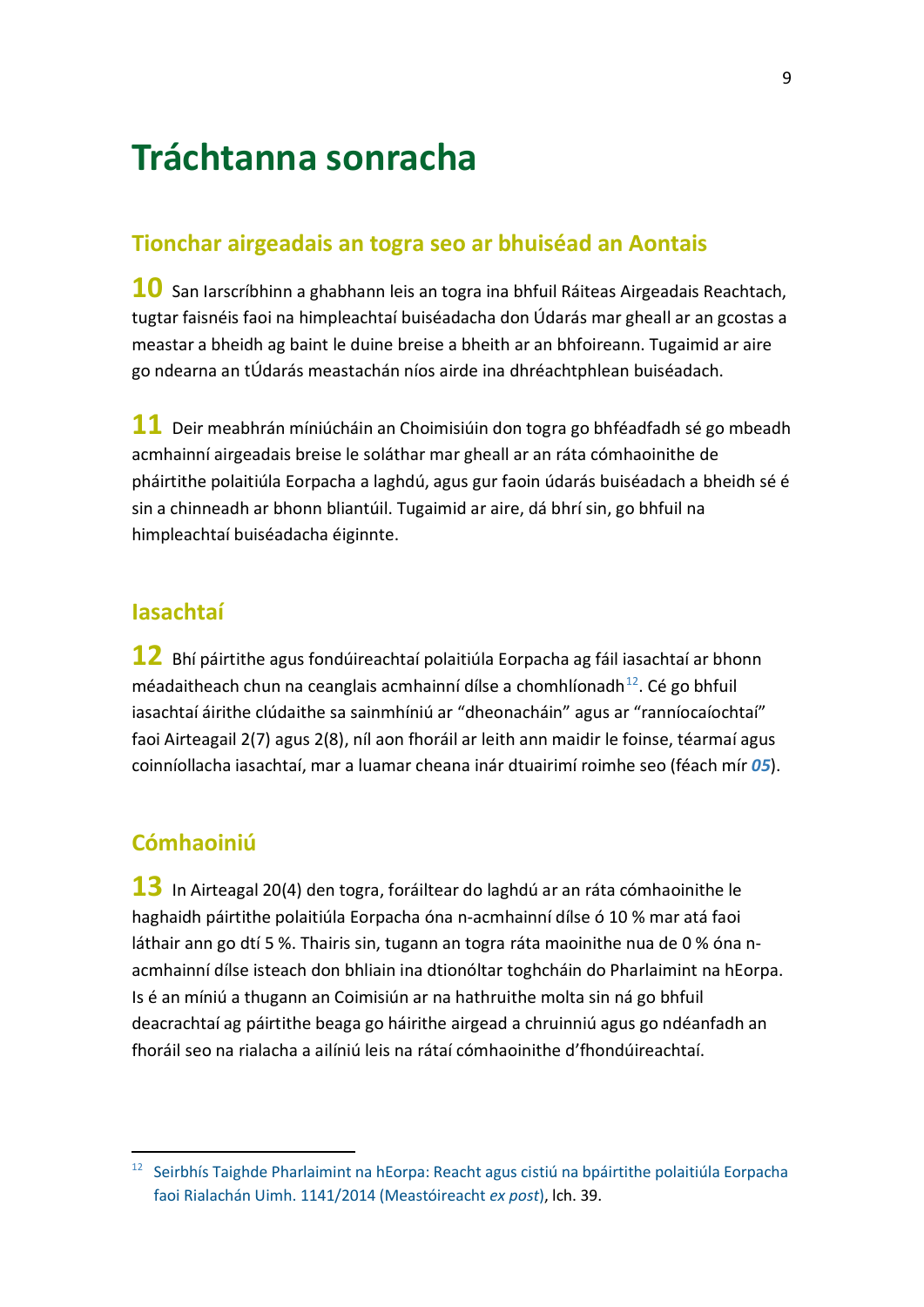**14** Tugaimid ar aire go bhfuil an cómhaoiniú as buiséad an Aontais méadaithe ó 75 % in 2004 go dtí 85 % in 2007 agus go dtí 90 % ó 2018 $^{13}$ . Ní dhéanaimid aon trácht anseo ar an méadú go dtí 95 % atá molta, mar gur ceist do chinneadh polaitiúil atá ansin. De réir staidéar a d'ullmhaigh an Pharlaimint le déanaí, faightear cóimheá, ar láimh amháin, idir na deacrachtaí atá ag páirtithe polaitiúla Eorpacha ó thaobh cómhaoiniú a fháil agus cobhsaíocht airgeadais níor fearr a bhaint amach agus, ar an láimh eile, an riosca go laghdaíonn páirtithe polaitiúla Eorpacha na naisc dhíreacha, atá caol go maith mar atá siad, leis an tsochaí shibhialta agus leis na Ballstáit $^{14}$  $^{14}$  $^{14}$ .

<span id="page-9-1"></span>**15** Is é ár dtuairim ná nach bhfuil an maoiniú 100 % atá molta do bhliain na dtoghchán do Pharlaimint na hEorpa ag luí le coincheap an chómhaoinithe, a chiallaíonn nach mbeidh acmhainní á gcur ar fáil go hiomlán as buiséad an Aontais. Dá bhrí sin, táimid den tuairim gur cheart go dtiocfadh rannchuidiú íosta as acmhainní dílse na bpáirtithe polaitiúla Eorpacha faoi fhorálacha reatha an Rialacháin Airgeadais. Sa bhreis air sin, d'fhéadfadh dhá ráta cómhaoinithe in dhá bhliain éagsúla castacht a chruthú i ndáil leis na leithreasuithe neamhúsáidte a thugtar ar aghaidh go dtí an bhliain dar gcionn.

#### <span id="page-9-0"></span>**Acmhainní dílse breise**

<span id="page-9-2"></span>**16** I láthair na huaire, tá na foinsí ioncaim atá ag páirtithe agus fondúireachtaí polaitiúla Eorpacha, seachas cistí a fhaightear ó bhuiséad an Aontais, teorannaithe do ranníocaíochtaí nó deonacháin. Tá an tríú catagóir d'fhoinsí ioncaim atá nasctha le gníomhaíocht eacnamaíoch an pháirtí nó na fondúireachta féin, a shainmhínítear mar "acmhainní dílse", molta in Airteagail 2(9) agus 23(13). Ní rachaidh na "hacmhainní dílse" sin thar 5 % de bhuiséad bliantúil an pháirtí nó na fondúireachta.

<span id="page-9-5"></span>**17** Measaimid gur téarma míchruinn é an téarma "acmhainní dílse" mar shainmhíniú ar an ioncam breise a thagann as gníomhaíochtaí eacnamaíocha, agus é sin amháin, mar i gcleachtas gur ann d'acmhainní dílse cheana féin (ioncam ó ranníocaíochtaí agus ó dheonacháin). Molaimid, dá bhrí sin, téarma níos sainiúla a úsáid, lena n-áirítear i dteideal Airteagal 23 den togra.

<span id="page-9-3"></span> $13$  [Ibid.,](https://www.europarl.europa.eu/RegData/etudes/STUD/2021/662646/EPRS_STU(2021)662646_EN.pdf?_sm_au_=iVV4Z3QVWRLSGRGMVkFHNKt0jRsMJ) lch. 34.

<span id="page-9-4"></span> $14$  Staidéar arna choimisiúnú ag Parlaimint na hEorpa: Edoardo Bressanelli: "Ionsar [athbhreithniú ar an Rialachán maidir le reacht agus cistiú páirtithe agus fondúireachtaí](https://www.europarl.europa.eu/thinktank/en/document/IPOL_STU(2022)729741)  [polaitiúla Eorpacha"](https://www.europarl.europa.eu/thinktank/en/document/IPOL_STU(2022)729741), Márta 2022, lch. 52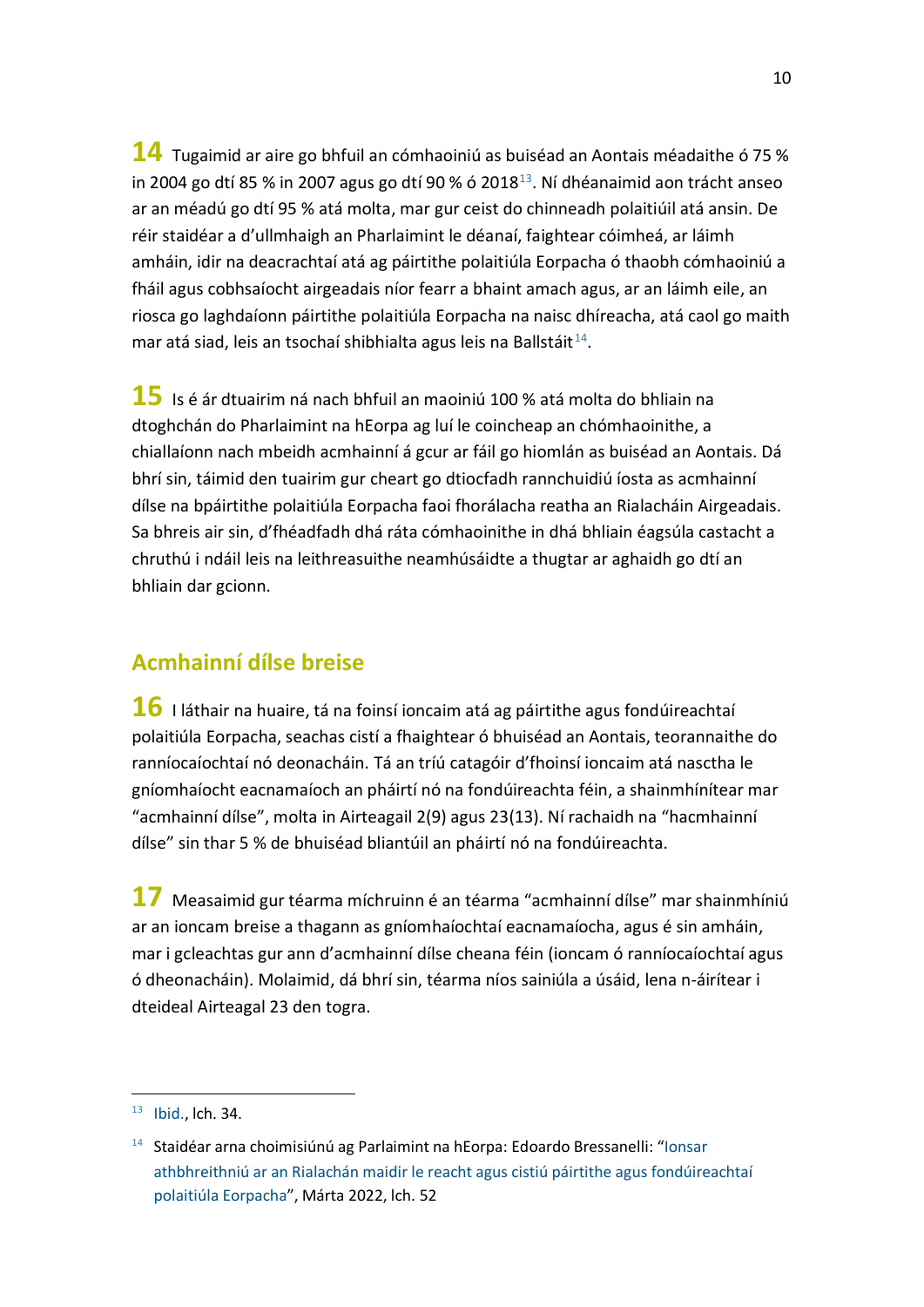<span id="page-10-5"></span>**18** Sonraítear in Airteagal 3(1)(g) den togra gur coinníoll a ghabhann le páirtí polaitiúil Eorpach é nach saothraíonn an páirtí sin spriocanna brabúis. Tá an baol ann go bhféadfadh sé nach mbeadh gníomhaíochtaí eacnamaíocha áirithe comhoiriúnach leis an Airteagal sin. Dá bhrí sin, molaimid go ndéanfar gníomhaíochtaí eacnamaíocha a mheastar a bheith ag comhlíonadh Airteagal 3(1)(g) a liostú.

<span id="page-10-2"></span>**19** Molaimid forálacha breise a chur isteach ionas go seachnófar an riosca go mbaileofaí na hacmhainní dílse breise sin chun teacht timpeall ar na rialacha is infheidhme maidir le ranníocaíochtaí agus deonacháin, go háirithe iad sin a bhaineann le méideanna uasta agus foinsí na gcistí, atá sonraithe in Airteagal 23 den togra.

#### <span id="page-10-0"></span>**Ranníocaíochtaí**

<span id="page-10-1"></span>**Ranníocaíochtaí ó lasmuigh den Aontas**

<span id="page-10-3"></span>**20** Ní ligeann an Rialachán reatha do pháirtithe polaitiúla Eorpacha ranníocaíochtaí a bhailiú ó bhallpháirtithe a bhfuil a suíomh lasmuigh den Aontas Eorpach, faoi mar a mhínítear i mír *[24](#page-11-1)*.

<span id="page-10-6"></span>**21** Ligfeadh Airteagail 23(9) agus 23(10) den togra do pháirtithe agus fondúireachtaí polaitiúla Eorpacha ranníocaíochtaí a bhailiú ó bhallpháirtithe agus ó bhalleagraíochtaí atá suite i dtíortha a bhaineann le Comhairle na hEorpa. Ní rachaidh na ranníocaíochtaí sin thar 10 % de na ranníocaíochtaí iomlána ionas go gcuirfear teorainn leis an riosca de chur isteach ón gcoigríoch. Ní rachaidh luach iomlán na ranníocaíochtaí thar 40 % den bhuiséad bliantúil atá ag páirtí nó fondúireacht pholaitiúil Eorpach. De réir an Choimisiúin, is é cuspóir an togra seo ná feabhas a chur ar an gcomhar le comhaltaí seanbhunaithe a bhfuil luachanna AE acu. I ndiaidh Brexit, shainaithin Parlaimint na hEorpa go raibh gá méadaithe ann le hathbhreithniú a dhéanamh ar na catagóirí éagsúla de bhallraíocht páirtí agus ar bhailiú táillí ballraíochta<sup>[15](#page-10-4)</sup>. Meastar anois gur comhaltaí ó thríú tír iad ballpháirtithe ón Ríocht Aontaithe agus níl cead acu ranníocaíochtaí a sholáthar faoin mbunús dlí reatha.

<span id="page-10-4"></span><sup>&</sup>lt;sup>15</sup> [Tuarascáil ó Pharlaimint na hEorpa \(A9-0294/2021\) an 26](https://www.europarl.europa.eu/doceo/document/A-9-2021-0294_GA.html) Deireadh Fómhair 2021 ar chur i bhfeidhm Rialachán (AE, Euratom) Uimh. [1141/2014 maidir le reacht agus cistiú páirtithe](https://www.europarl.europa.eu/doceo/document/A-9-2021-0294_GA.html)  [polaitiúla Eorpacha agus fondúireachtaí polaitiúla Eorpacha \(2021/2018\(INI\)\), pointe](https://www.europarl.europa.eu/doceo/document/A-9-2021-0294_GA.html) 18, as ar lean [Rún an 11](https://www.europarl.europa.eu/doceo/document/TA-9-2021-0454_GA.html) Samhain 2021.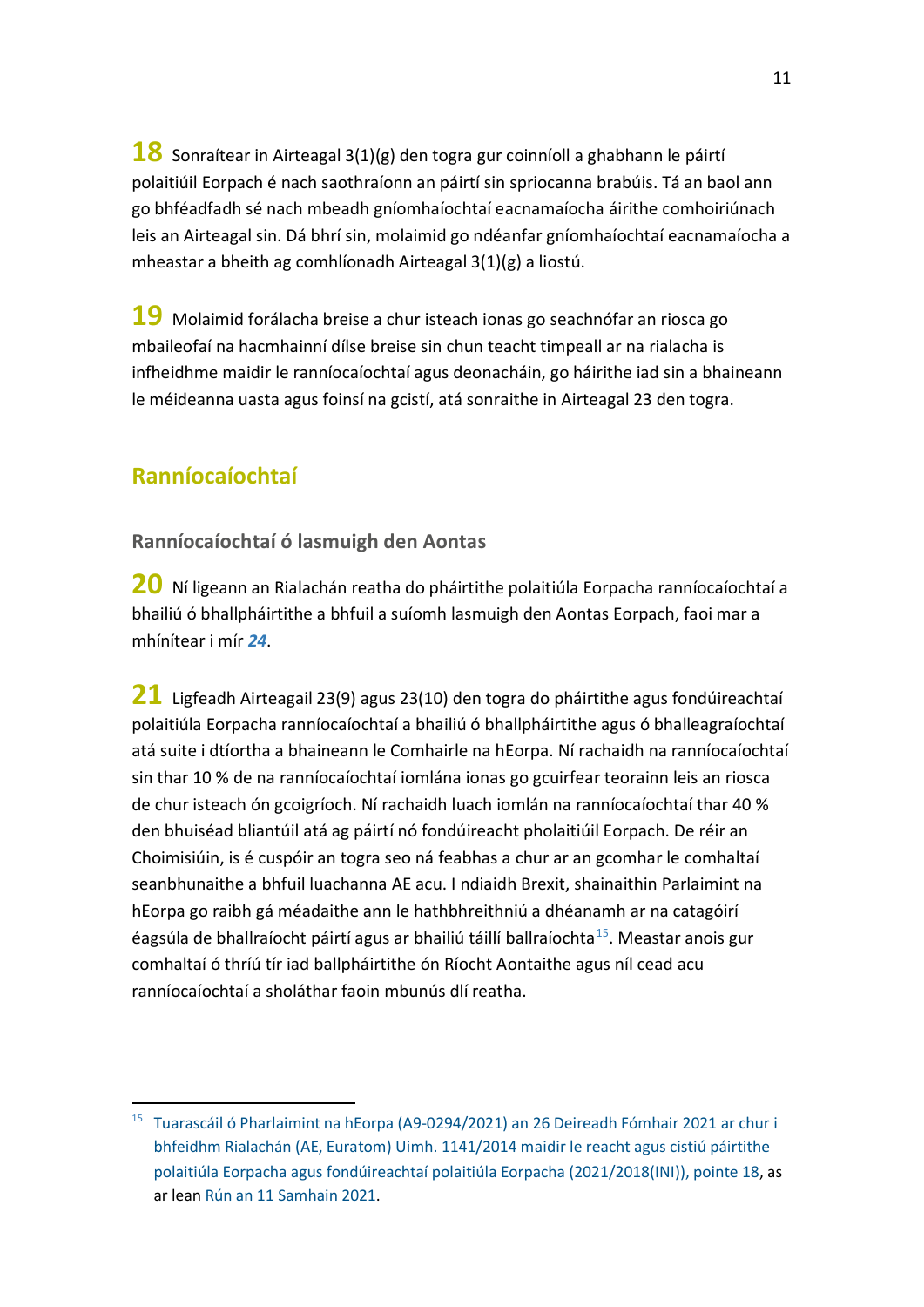<span id="page-11-5"></span>**22** Le hIarscríbhinn I den togra, chuirfí de cheangal ar pháirtithe agus fondúireachtaí polaitiúla Eorpacha dearbhú a thíolacadh a rá go ngabhann siad orthu féin a áirithiú go ndéanann a mballpháirtithe nó a mballeagraíochtaí na luachanna shonraítear in Airteagal 2 CAE[16](#page-11-3) (ballpháirtithe ó thíortha an Aontais) nó luachanna coibhéiseacha (ballpháirtithe ó thíortha lasmuigh den Aontas) a chomhall. Chomh maith leis sin, bheadh an gealltanas sin ina choinníoll breise don chlárúchán dá bhforáiltear in Airteagal 3(1)(e) agus Airteagal 3(2)(d).

<span id="page-11-6"></span>**23** Dar linne, níl aon bhearta sa togra chun maolú leormhaith a dhéanamh ar an riosca de chur isteach ón gcoigríoch i bpáirtithe polaitiúla Eorpacha ag ballpháirtithe a dhéanann ranníocaíochtaí agus a bhfuil a suíomh i dtíortha a bhaineann le Comhairle na hEorpa agus lasmuigh den Aontas Eorpach. I gcleachtas, bheadh sé deacair a áirithiú go ndéanfadh na ballpháirtithe sin na luachanna coibhéiseacha dá dtagraítear in Iarscríbhinn I den togra a chomhall, mar go bhfuil an téarma atá in úsáid an-leathan agus nach bhfuil aon sainmhíniú soiléir ann. Tugaimid ar aire freisin nach bhfuil an fhoráil lena gceadaítear ranníocaíochtaí ó lasmuigh den Aontas comhoiriúnach le riail eile a thoirmisceann deonacháin ó eintitis atá bunaithe i dtríú tíortha nó ó dhaoine aonair as tríú tír nach bhfuil i dteideal vóta a chaitheamh sna toghcháin do Pharlaimint na hEorpa (féach Airteagal 23(6) den togra).

<span id="page-11-1"></span>**24** Tagraíonn an meabhrán míniúcháin sa togra don bhreithiúnas ón gCúirt Ghinearálta an 25 Samhain 2020 i gCás T-107/19[17](#page-11-4), lenar deimhníodh nár tháinig páirtí lasmuigh den Aontais faoin sainmhíniú ar "pháirtí polaitiúil" sa Rialachán mar nach "comhlachas saoránach" (den Aontas) a bhí ann agus nach raibh sé "aitheanta i ndlíchóras Ballstáit amháin ar a laghad, nó bunaithe i gcomhréir leis an dlíchóras sin". Níl aon athrú déanta ar an sainmhíniú ar pháirtí polaitiúil in Airteagal 2(1) den togra. Measaimid, de bhun Chás T-107/19, gur féidir a léirthuiscint fós go bhfuil toirmeasc ar ranníocaíochtaí ó bhallpháirtithe a bhfuil a suíomh i dtír lasmuigh den Aontas.

#### <span id="page-11-0"></span>**Ranníocaíochtaí – barúlacha eile**

<span id="page-11-2"></span>**25** Ar mhaithe leis an trédhearcacht, táimid den tuairim i dtaobh faisnéis ar ranníocaíochtaí a fhaightear ó bhaill aonair (daoine fisiciúla) de pháirtí nó fondúireacht pholaitiúil Eorpach, gur cheart an fhaisnéis sin a fhoilsiú ar an gcaoi chéanna agus a bhíonn ranníocaíochtaí a fhaightear ó bhallpháirtithe nó ó bhalleagraíochtaí foilsithe.

<span id="page-11-3"></span> $16$  Meas ar dhínit an duine, saoirse, daonlathas, comhionannas, an smacht reachta agus meas ar chearta an duine, lena n-áirítear na cearta atá ag daoine de ghrúpaí mionlaigh.

<span id="page-11-4"></span> $17$  Féach [Breithiúnas ón gCúirt Ghinearálta an 25](https://curia.europa.eu/juris/document/document.jsf;jsessionid=B4E56C5936C29C578140B43F388C6595?text=&docid=234334&pageIndex=0&doclang=en&mode=lst&dir=&occ=first&part=1&cid=1131777) Samhain 2020 i gCás T-107/19.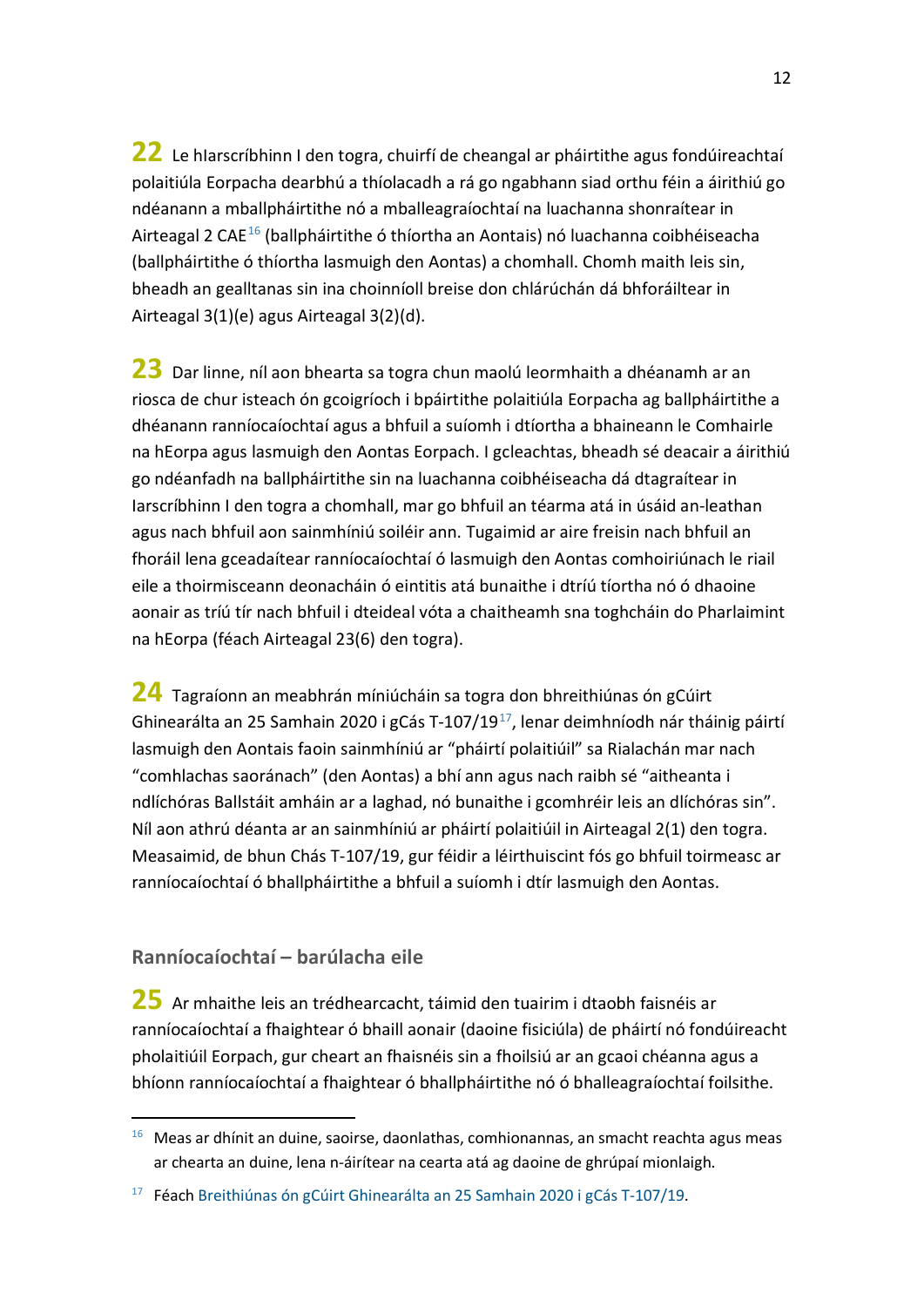Molaimid, dá bhrí sin, tagairt d'Airteagal 23(11) a chur isteach in Airteagal 36(1)(f) den togra, le hurraim chuí do na rialacha maidir le cosaint sonraí.

<span id="page-12-4"></span>**26** Deir an dara fomhír d'Airteagal 23(11) i dtaobh na huasteorann de €18 000 in aghaidh na bliana agus in aghaidh an chomhalta ar ranníocaíochtaí ó chomhaltaí aonair, nach mbeidh feidhm aici sin sa chás gur comhalta tofa de Pharlaimint na hEorpa, de pharlaimint náisiúnta nó de pharlaimint réigiúnach nó tionól réigiúnach é nó í an comhalta lena mbaineann. Molaimid an dara fomhír d'Airteagal 23(11) a scriosadh ar mhaithe le cóir chomhionann.

<span id="page-12-5"></span>**27** Táimid den tuairim go bhfuil earráid dréachtaithe sa chéad fhomhír d'Airteagal 23(11), ar cheart di tagairt do mhíreanna 9 agus 10 seachas do mhíreanna 8 agus 9.

#### <span id="page-12-0"></span>**Deonacháin**

<span id="page-12-3"></span>**28** Forálann Airteagal 23(5) den togra i gcás na ndeonachán go léir atá os cionn €3 000, go n-iarrfaidh na páirtithe agus fondúireachtaí polaitiúla Eorpacha ar na deontóirí an fhaisnéis is gá a thabhairt chun go bhféadfar iad a shainaithint go cuí, agus go ndéanfaidh na páirtithe agus fondúireachtaí polaitiúla Eorpacha an fhaisnéis sin a tharchur chuig an Údarás nuair a iarrann an tÚdarás é sin orthu. Sonraíonn Airteagal 23(8) go bhféadfaidh an tÚdarás faisnéis bhreise a iarraidh chun fíorúcháin a dhéanamh ar na deonacháin má tá cúis aige lena chreidiúint gur deonaíodh deonachán ar bith de shárú ar an Rialachán. De réir Airteagal 23(3), laistigh de shé mhí roimh na dtoghchán do Pharlaimint na hEorpa, déanfar deonacháin agus an caiteachas comhfhreagrach a thuairisciú ar bhonn seachtainiúil. Is díol sásaimh dúinn na forálacha sin a bhfuil sé mar aidhm leo trédhearcacht na ndeonachán a mhéadú.

<span id="page-12-2"></span>**29** Tugaimid ar aire go sonraíonn Airteagal 23(6) nach nglacfaidh páirtithe agus fondúireachtaí polaitiúla Eorpacha le deonacháin agus ranníocaíochtaí i ndíth ainm. Tá tairseach de €3 000 a shocrú le haghaidh sainaithint deontóirí in Airteagal 23(5) ar neamhréir leis an toirmeasc seo ar dheonacháin agus ranníocaíochtaí i ndíth ainm.

#### <span id="page-12-1"></span>**Oibleagáidí tuairiscithe**

<span id="page-12-6"></span>**30** I láthair na huaire, tá oibleagáid tuairiscithe ar pháirtithe agus fondúireachtaí polaitiúla Eorpacha ó thaobh a gcuid ráiteas airgeadais bliantúil, maille leis na nótaí a ghabhann leo, a thíolacadh i gcomhréir leis an dlí is infheidhme sa Bhallstát ina bhfuil a suíomh acu, agus freisin é sin a dhéanamh ar bhonn na gcaighdeán cuntasaíochta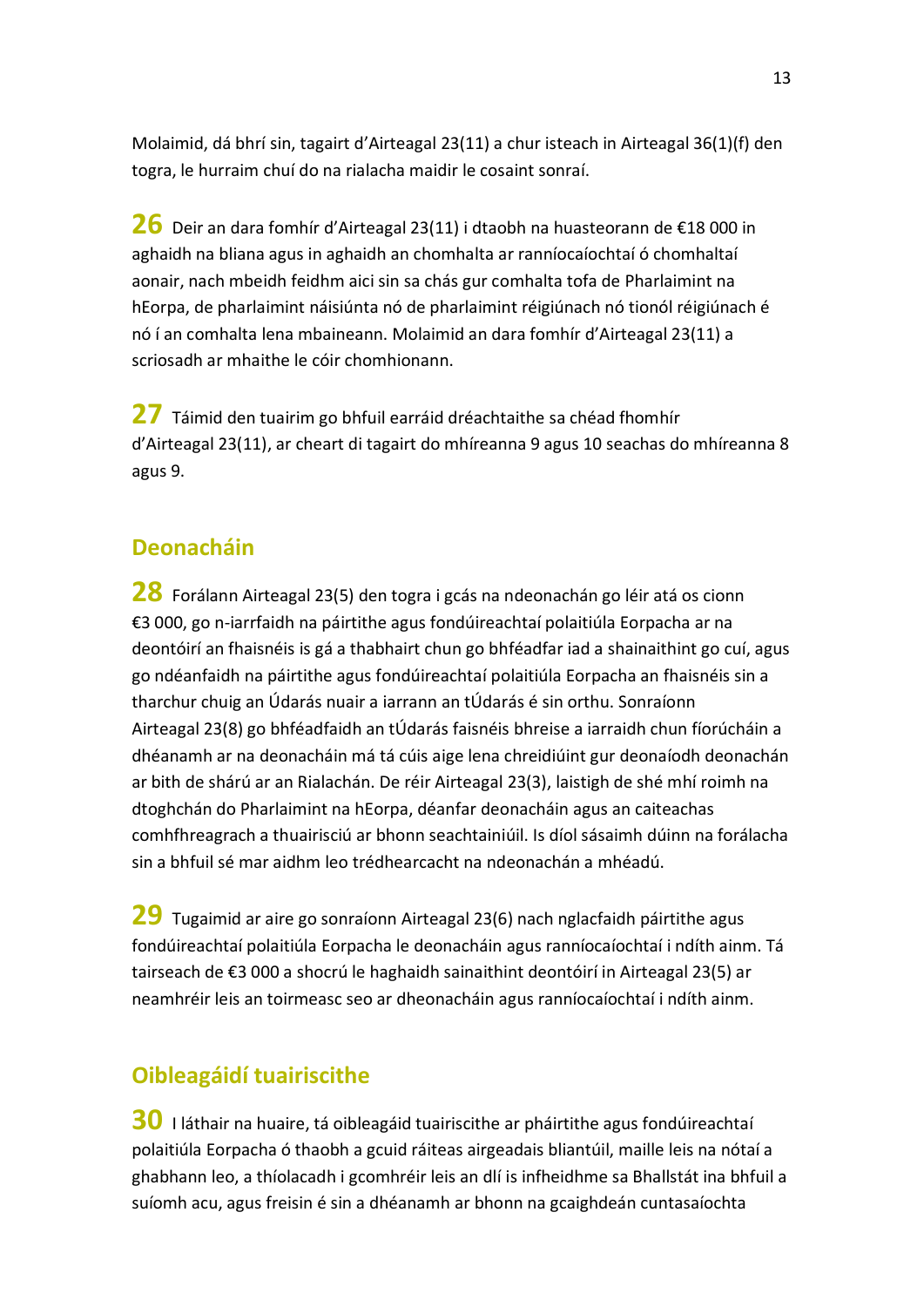idirnáisiúnta. In Airteagal 26(1)(a) den togra, baintear amach an oibleagáid na ráitis airgeadais a thabhairt ar aird bunaithe ar chaighdeáin chuntasaíochta idirnáisiúnta ar mhaithe leis an ualach riaracháin a shimpliú agus costais a laghdú.

**31** Tugaimid ar aire go ndéanann páirtithe agus fondúireachtaí polaitiúla Eorpacha faisnéis a sholáthar do Pharlaimint na hEorpa chun go ndéanfadh an Pharlaimint na rialuithe iomchuí, go mbíonn a gcuid cuntas á n-iniúchadh ag iniúchóir seachtrach, agus go soláthraíonn an tÚdarás teimpléid chaighdeánacha dóibh chun an fhaisnéis ar dheonacháin agus ranníocaíochtaí a sholáthar.

<span id="page-13-4"></span>**32** Aontaímid le hAirteagal 26(1)(a) atá molta, rud a laghdóidh an t-ualach riaracháin, ach tugaimid chun suntais go bhfuil tábhacht fós leis an ngá atá le rialuithe ar mhaithe leis na rioscaí airgeadais do bhuiséad an Aontais a laghdú. Le blianta beaga anuas, thuairiscíomar ar laigí atá sa soláthar poiblí agus ar chaiteachas neamh-incháilithe a bheith á dhearbhú ag páirtithe polaitiúla Eorpacha<sup>[18](#page-13-2)</sup>, rud a éilíonn aird níos mó a thabhairt ar an gceist seo agus a thugann orainne a mheas go bhfuil riosca ard ag gabháil le caiteachas den sórt sin.

#### <span id="page-13-0"></span>**Smachtbhannaí**

<span id="page-13-1"></span>**33** Sonraíonn Airteagal 30(4)(a) den togra go ndéanfar smachtbhannaí a fhorchur mar "chéatadán seasta" den bhuiséad bliantúil atá ag páirtí nó fondúireacht pholaitiúil Eorpach i gcás sáruithe neamh-inchainníochtaithe. In Airteagal 30(4)(a), pointí (i) go (iv), den togra, tugtar isteach raon de chéatadáin ach níl aon sainiú breise déanta ar na rialacha is infheidhme. Táimid den tuairim go bhfuil neamhréir idir na coincheapa de chéatadán seasta agus raon de chéatadáin laistigh den Airteagal céanna.

<span id="page-13-3"></span>**34** Chuirfeadh Airteagal 21(4) de cheangal ar pháirtithe polaitiúla Eorpach a léiriú go bhfuil faisnéis foilsithe "go leanúnach" ag a mballpháirtithe ar a suíomhanna gréasáin maidir leis an ionadaíocht inscne i measc na n-iarrthóirí sna toghcháin dheireanacha do Pharlaimint na hEorpa agus maidir le héabhlóid na hionadaíochta inscne i measc a bhFeisirí de Pharlaimint na hEorpa. In Airteagal 30(2)(a)(ix) den togra, tugtar smachtbhannaí isteach i gcás neamh-chomhlíonadh fhorálacha an airteagail thuasluaite sin. Molaimid sainiú níos fearr a dhéanamh ar an oibleagáid faisnéis ar

<span id="page-13-2"></span><sup>&</sup>lt;sup>18</sup> Féach mír 9.8 d[e Thuarascáil bhliantúil CIE do 2019](https://www.eca.europa.eu/Lists/ECADocuments/annualreports-2019/annualreports-2019_EN.pdf) agus mír 9.11 de Thuarascáil bhliantúil [CIE do 2014.](https://www.eca.europa.eu/Lists/ECADocuments/annualreports-2014/annualreports-2014-EN.pdf)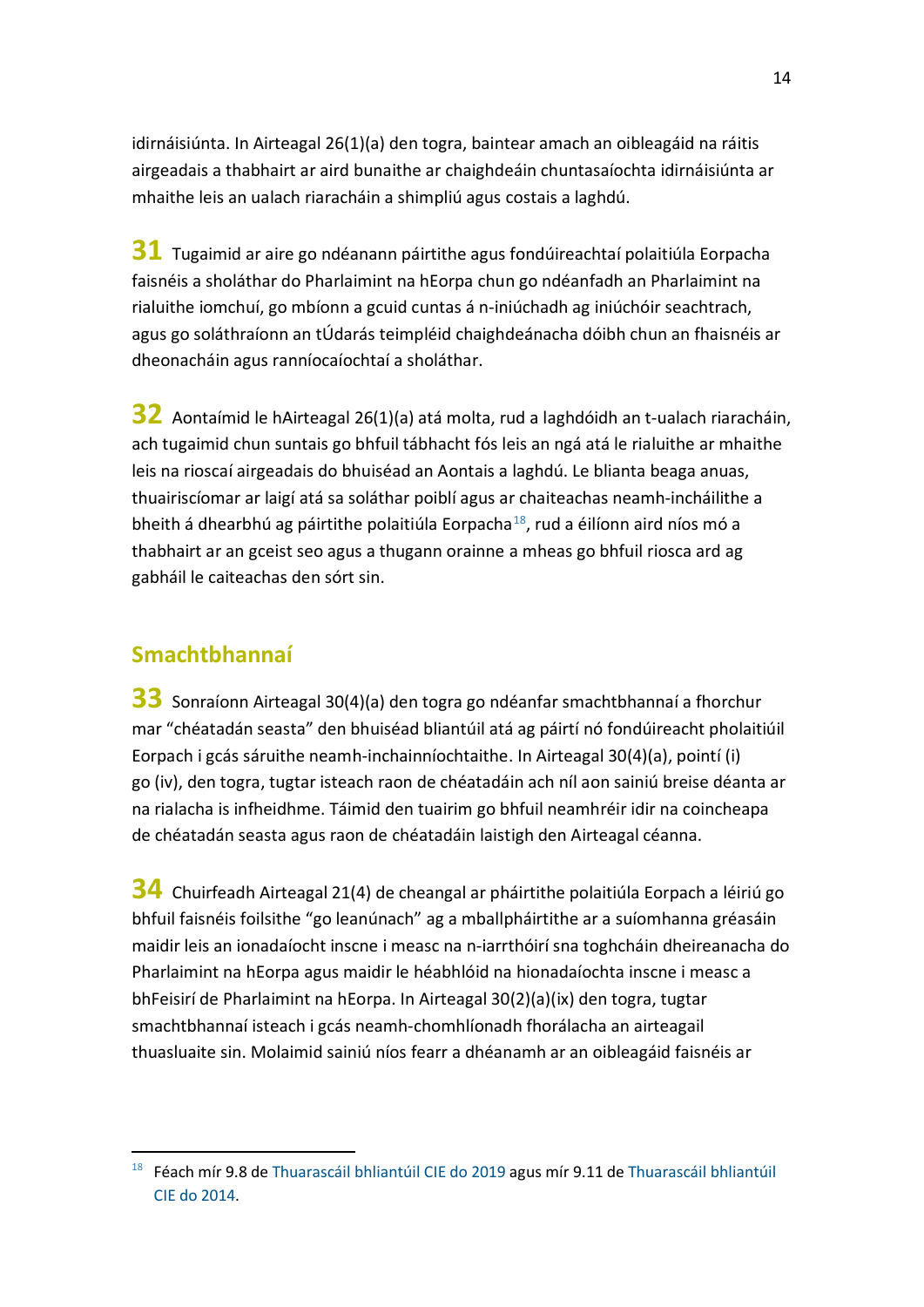ionadaíocht inscne a fhoilsiú mar nach bhfuil an frása "go leanúnach" soiléir faoi cé chomh minic a chaithfear an fhaisnéis a thabhairt cothrom le dáta.

<span id="page-14-3"></span>**35** In Airteagal 30(2)(a)(v) den togra, molann an Coimisiún go ligfí ar lár na forálacha atá sa rialachán reatha a ligeann don Údarás smachtbhannaí a fhorchur tar éis míchruinnis sna ráitis airgeadais bliantúla a bheith braite ag na comhlachtaí atá údaraithe chun iniúchóireacht nó seiceálacha a dhéanamh ar thairbhithe cistí ó bhuiséad ginearálta an Aontais Eorpaigh. Cé go dtuigimid gur ligeadh na forálacha sin ar lár i bhfianaise gur scriosadh an oibleagáid ráitis airgeadais bhliantúla a fhoilsiú ar bhonn na gcaighdeán cuntasaíochta idirnáisiúnta, measaimid go gcuirfeadh sé sin teorainn leis an tionchar a bheidh ag iniúchtaí. Molaimid, dá brí sin, go gcoinneofaí an fhéidearthacht don Údarás smachtbhannaí a fhorchur tar éis do chomhlachtaí iniúchóireachta míchruinnis a bhrath, lena n-áirítear sa chás go mbaineann siad le ráitis airgeadais bhliantúla a dhéantar a thabhairt ar aird i gcomhréir leis an dlí is infheidhme sa Bhallstát ina bhfuil a suíomh ag páirtithe nó fondúireachtaí polaitiúla Eorpacha.

<span id="page-14-2"></span>**36** In Airteagal 30 maidir le smachtbhannaí, mar atá molta, sonraítear dhá chur chuige éagsúla i gcás go mbíonn páirtí nó fondúireacht i gceann de na cásanna eisiaimh dá dtagraítear in Airteagal 136(1) den Rialachán Airgeadais:

- o Airteagal 30(1)(a) déanfaidh an tÚdarás cinneadh páirtí nó fondúireacht pholaitiúil Eorpach a bhaint den Chlár trí bhíthin smachtbhanna;
- o Airteagal 30(2)(a)(v) i gcás sáruithe neamh-inchainníochtaithe, forchuirfidh an tÚdarás smachtbhannaí airgeadais atá sainithe tuilleadh in Airteagal 30(4)(a)(vi) mar 50 % den bhuiséad bliantúil a bhí ag an bpáirtí nó fondúireacht pholaitiúil Eorpach lena mbaineann don bhliain roimhe sin.

Dar linne, ba cheart don togra a shoiléiriú gur smachtbhannaí carnacha iad sin.

<span id="page-14-0"></span>**37** Tá na smachtbhannaí le haghaidh sáruithe inchainníochtaithe (amhail suimeanna neamhrialta a fuarthas nó nár tuairiscíodh) fós faoi uasteorainn de 10% den bhuiséad bliantúil atá ag an bpáirtí nó fondúireacht pholaitiúil Eorpach (Airteagal 30(4)(b) den togra), cé gur mholamar an uasteorainn uasta seo a bhaint amach faoi mar a luamar inár dtuairimí roimhe seo.

<span id="page-14-1"></span>**38** Faigheann an togra réidh leis an tréimhse 3 mhí idir cinneadh ón Údarás go ndéanfaí páirtí nó fondúireacht pholaitiúil Eorpach a dhíchlárú agus teacht i bhfeidhm an chinnidh sin. De réir Airteagal 11(5), gabhfaidh éifeacht leis an gcinneadh sin ar an bhfógra sin a thabhairt. Aontaímid go rannchuidíonn an leasú seo le cosaint níos láidre a thabhairt do leasanna airgeadais an Aontais.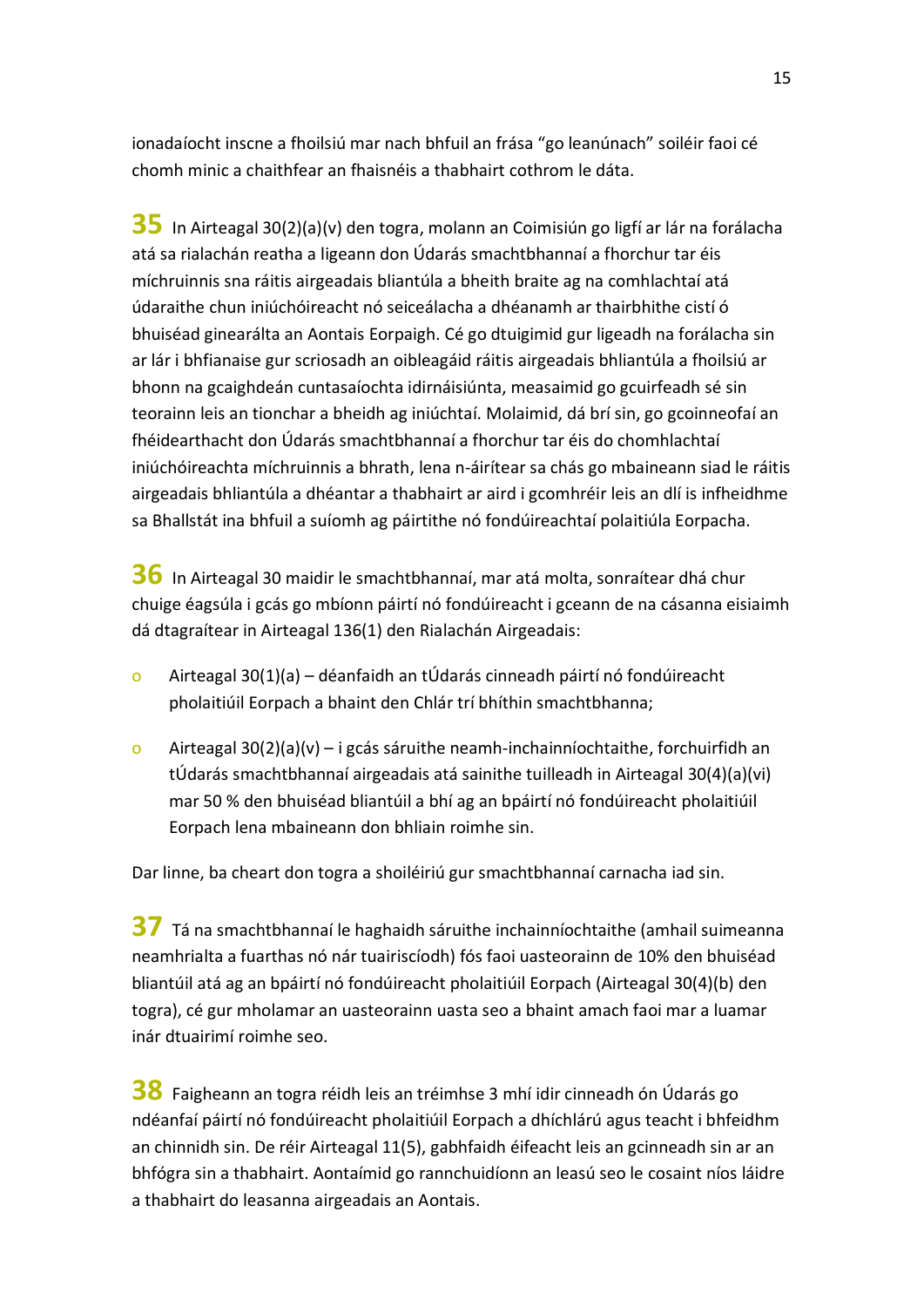#### <span id="page-15-0"></span>**Feachtais reifrinn a mhaoiniú**

<span id="page-15-1"></span>**39** Is féidir cistiú do pháirtithe polaitiúla Eorpacha a úsáid chun maoiniú a thabhairt d'fheachtais a sheolann páirtithe polaitiúla Eorpacha i gcomhthéacs na dtoghchán do Pharlaimint na hEorpa ina bhfuil a gcuid comhaltaí páirteach. Ní cheadaíonn na rialacha reatha maoiniú (díreach nó indíreach) a thabhairt do pháirtithe eile, agus go háirithe do pháirtithe polaitiúla náisiúnta agus le haghaidh feachtais reifrinn ag páirtithe polaitiúla Eorpacha. Tugann Airteagal 24(2) den togra isteach an fhéidearthacht feachtais reifrinn a mhaoiniú, má bhaineann siad le "cur chun feidhme Chonarthaí an Aontais".

<span id="page-15-4"></span>**40** Is gnách le páirtithe polaitiúla náisiúnta a bheith gníomhach i bhfeachtais reifrinn. Is é ár dtuairim, go mbeadh sé deacair dealú a dhéanamh idir maoiniú d'fheachtais reifrinn agus cistiú indíreach do pháirtithe náisiúnta (chun costais a chlúdach a mbeadh ar na páirtithe náisiúnta sin, murach sin, iad a chaitheamh ar na feachtais). Tá toirmeasc fós, le hAirteagal 25 den togra, ar chistiú indíreach do pháirtithe náisiúnta.

**41** Sa bhreis air sin, níl an téarma "cur chun feidhme Chonarthaí an Aontais" anbheacht agus, i gcleachtas, bheadh sé deacair a dhéanamh amach cén feachtas reifrinn ar leith a bheadh incháilithe do chistiú.

**42** Is le dlí na mBallstát a rialaítear reifrinn a eagraítear ar an leibhéal náisiúnta. I dtromlach na mBallstát, ní cheadaítear páirtithe náisiúnta nó feachtais pholaitiúla a chistiú ón gcoigríoch $19$ .

<span id="page-15-2"></span>**43** Measaimid, dá bhrí sin, mar gheall ar na deacrachtaí a bhaineann le hincháilitheacht an chaiteachais atá molta le hAirteagal 24(2) a rialú, nach mbeadh sé inmhianaithe a chumasú do pháirtithe polaitiúla Eorpacha feachtais reifrinn náisiúnta a mhaoiniú.

<span id="page-15-3"></span><sup>&</sup>lt;sup>19</sup> Ní cheadaítear deonacháin ón gcoigríoch in 22 Bhallstát as 27: Foinse: Staidéar a d'iarr Ard-Stiúrthóireacht an Airgeadais i bParlaimint na hEorpa: [Maoiniú do struchtúir pholaitiúla i](https://www.europarl.europa.eu/meetdocs/2014_2019/plmrep/COMMITTEES/AFCO/DV/2021/10-27/2021-JUNE_PE694.836_Financingpoliticalstructures_withAnnex3_EN.pdf)  [mBallstáit an Aontais Eorpaigh,](https://www.europarl.europa.eu/meetdocs/2014_2019/plmrep/COMMITTEES/AFCO/DV/2021/10-27/2021-JUNE_PE694.836_Financingpoliticalstructures_withAnnex3_EN.pdf) Meitheamh 2021, lch. 17-18.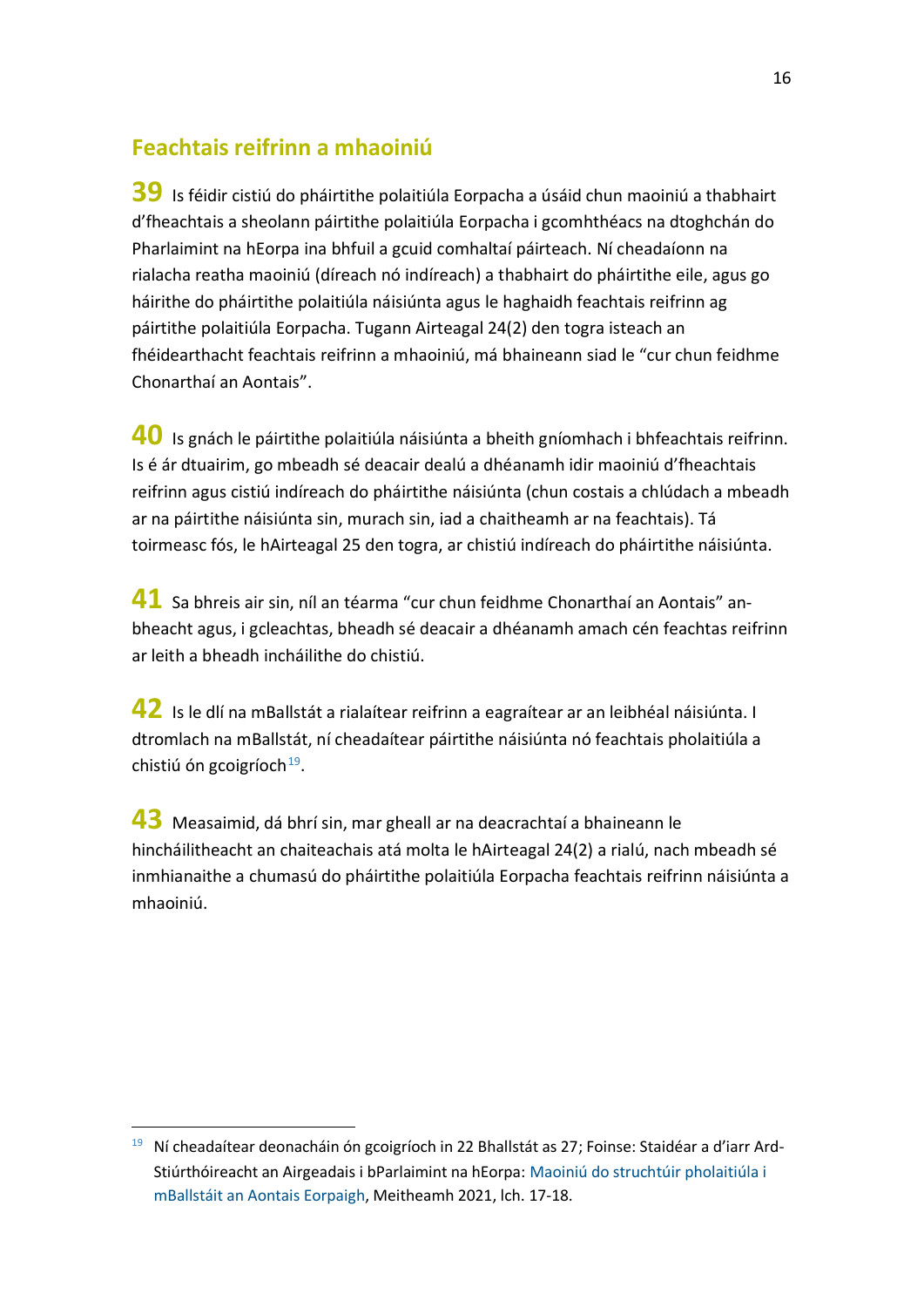#### <span id="page-16-0"></span>**Trédhearcacht na fógraíochta polaitiúla**

<span id="page-16-1"></span>**44** In Airteagal 5 den togra, tugtar isteach oibleagáid ar pháirtithe polaitiúla Eorpacha beartas a leagan síos don úsáid a bhaineann siad as fógraíocht pholaitiúil. Sa bhreis air sin, beidh ar pháirtithe polaitiúla Eorpacha faisnéis i dtaobh gach aon fhógraíocht pholaitiúil a tharchur chuig an Údarás, agus foilseoidh an tÚdarás an fhaisnéis sin ina thaisclann. Beidh ar na Ballstáit údaráis rialála náisiúnta a ainmniú chun maoirseacht a dhéanamh ar chomhlíontacht na gceanglas sin agus fógra ina thaobh a thabhairt don Údarás.

<span id="page-16-6"></span>**45** Is díol sásaimh dúinn an aidhm atá leis an moladh seo, eadhon trédhearcacht a mhéadú i bhfógraíocht pholaitiúil. Measaimid, áfach, nach bhfuil na forálacha atá in Airteagal 5(6) den togra i dtaca le rannpháirtíocht na n-údarás rialála náisiúnta agus a gcomhar leis an Údarás soiléir a dhóthain. Tá an baol ann go mbeidh inniúlachtaí ag teacht trasna ar a chéile, mar shampla i dtaca leis na seiceálacha ar an mbeartas don fhógraíocht pholaitiúil agus i dtaca le faisnéis i dtaobh fógraíocht pholaitiúil a tharchur. Molaimid athbhreithniú a dhéanamh ar na freagrachtaí atá ag gach aon chomhlacht rialaithe lena mbaineann.

<span id="page-16-5"></span>**46** Cuireann Airteagal 5(1) agus Airteagal 5(5) den togra de cheangal ar pháirtithe polaitiúla Eorpacha na forálacha atá sa Rialachán maidir le trédhearcacht agus spriocdhíriú na fógraíochta polaitiúla<sup>[20](#page-16-3)</sup> (atá ar na bacáin agus nach bhfuil glactha fós) a chomhlíonadh, go háirithe nuair a úsáideann páirtithe polaitiúla Eorpacha teicnící spriocdhírithe nó aimpliúcháin lena mbaineann próiseáil sonraí pearsanta nó nuair a fhostaíonn siad seirbhísí fógraíochta.

<span id="page-16-2"></span>**47** Ní dhéanaimid aon trácht ar mhionsonraí na bhforálacha sin, atá molta i Rialachán eile. Tugaimid ar aire, áfach, gur eisigh an Maoirseoir Eorpach ar Chosaint Sonraí tuairim $^{21}$  $^{21}$  $^{21}$  ar an Rialachán maidir le spriocdhíriú na fógraíochta polaitiúla inar moladh go gcuirfí cosc iomlán ar mhicrea-spriocdhíriú chun críocha polaitiúla agus go ndéanfaí fógraíocht spriocdhírithe atá bunaithe ar rianú forleatach a thoirmeasc.

<span id="page-16-3"></span> <sup>20</sup> COM(2021) <sup>731</sup> [final an 25.11.2021.](https://eur-lex.europa.eu/legal-content/GA/TXT/?uri=CELEX:52021PC0731)

<span id="page-16-4"></span> $21$  An 20 Eanáir 2022, d'eisigh an Maoirseoir Eorpach ar Chosaint Sonraí [Tuairim Uimh.](https://edps.europa.eu/data-protection/our-work/publications/opinions/edps-opinion-proposal-regulation-transparency-and_en) 2/2022 [ar an Togra le haghaidh Rialachán maidir le trédhearcacht agus spriocdhíriú na fógraíochta](https://edps.europa.eu/data-protection/our-work/publications/opinions/edps-opinion-proposal-regulation-transparency-and_en)  [polaitiúla.](https://edps.europa.eu/data-protection/our-work/publications/opinions/edps-opinion-proposal-regulation-transparency-and_en)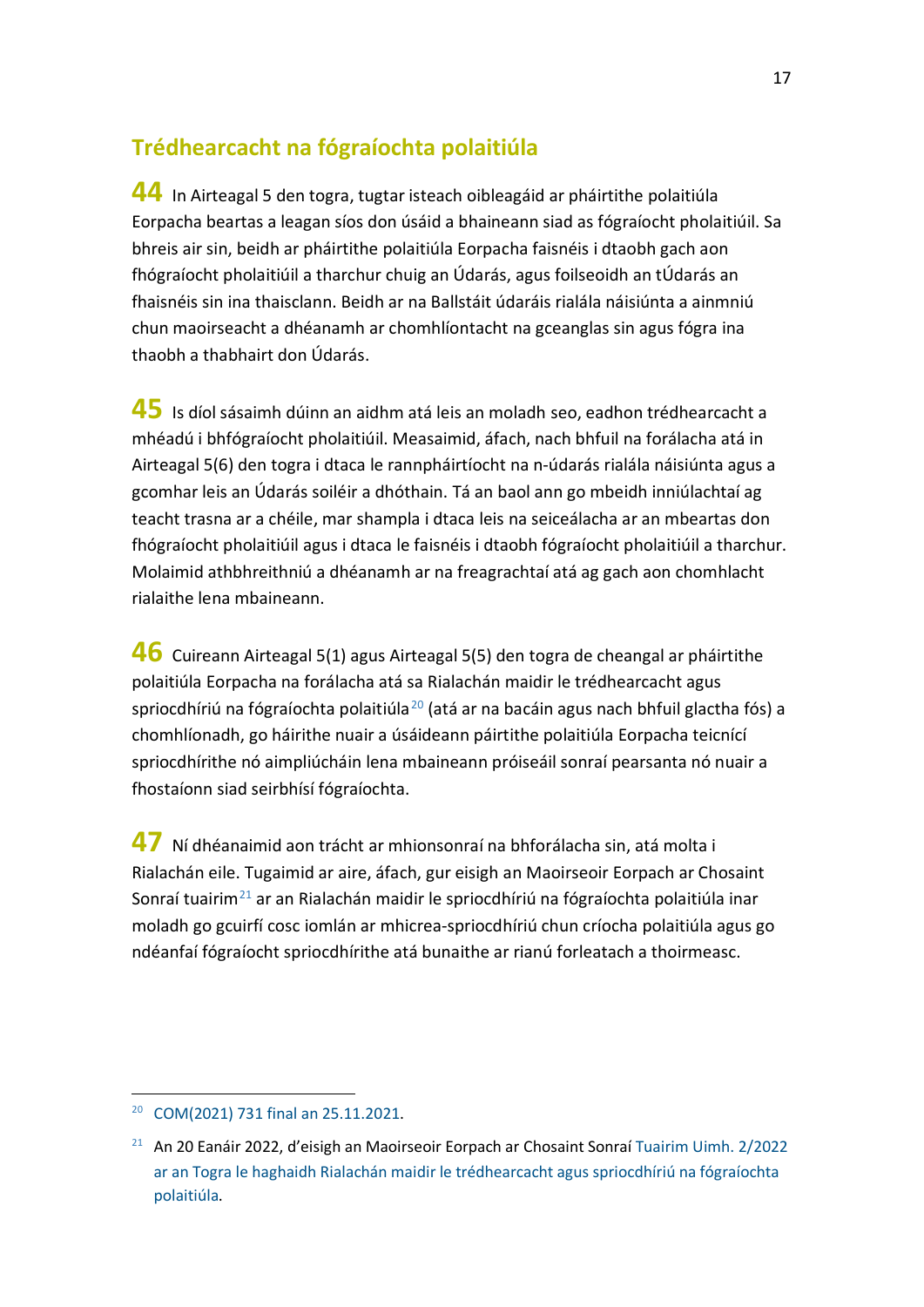#### <span id="page-17-0"></span>**Freagrachtaí an Údaráis agus Pharlaimint na hEorpa**

<span id="page-17-1"></span>**48** Tá na hoibleagáidí rialaithe roinnte idir an tÚdarás agus an tOifigeach Údarúcháin i bParlaimint na hEorpa. Ceanglaítear le hAirteagal 32(3) den togra go ndéanfaidh siad tuairimí agus faisnéis a mhalartú go rialta i dtaobh léirmhíniú agus cur chun feidhme an Rialacháin sin. Cé gur díol sásaimh dúinn an rud breise sin, measaimid nach dtugann an togra aghaidh go leordhóthanach ar an mbaol go mbeadh freagrachtaí ag teacht trasna ar a chéile agus go mbeadh bearnaí sna rialuithe:

- o Inniúlachtaí teoranta tugtha don Údarás: ní deirtear go sainráite in Airteagal 28(6) gurb é an tÚdarás an comhlacht atá údaraithe chun na seiceálacha agus fíorúcháin ar an bhfód a dhéanamh.
- o Deighilt dhoiléir sna freagrachtaí idir an tÚdarás agus Parlaimint na hEorpa: in Airteagal 34(1) den leagan Béarla den togra deirtear sa chás go ndéantar páirtí nó fondúireacht pholaitiúil a dhíchlárú go ndéanfaidh "siad" cistiú ón Aontas a aisghabháil.
- o Ní luaitear aon mhinicíocht shonrach le haghaidh rialuithe: Deir Airteagail 7(2) agus 11(1) go ndéanfaidh an tÚdarás a fhíorú go "tráthrialta" go bhfuil na coinníollacha le haghaidh clárú agus na forálacha rialachais fós á gcomhlíonadh ag páirtithe agus fondúireachtaí polaitiúla Eorpacha.
- o Dhá chomhlacht a bhfuil freagrachtaí comhchosúla acu maidir le rialuithe: forálann Airteagal 20(1), *inter alia*, go socraíonn an tOifigeach Údarúcháin i bParlaimint na hEorpa na téarmaí agus coinníollacha le haghaidh iarratais ar chistiú a dhéanann páirtithe polaitiúla Eorpacha. Cuireann Airteagail 21(3)-(4) de cheangal ar pháirtithe polaitiúla Eorpacha mionsonraí a bhaineann lena gcláir pholaitiúla agus lena lógónna, chomh maith le hionadaíocht inscne, a chur isteach lena n-iarratas ar chistiú chuig Parlaimint na hEorpa. Tá an ceart ag an Údarás, faoi Airteagal 30(2)(a)(vii) agus (ix), smachtbhannaí a fhorchur má mheasann sé nach ndéantar na ceanglais sin a chomhall.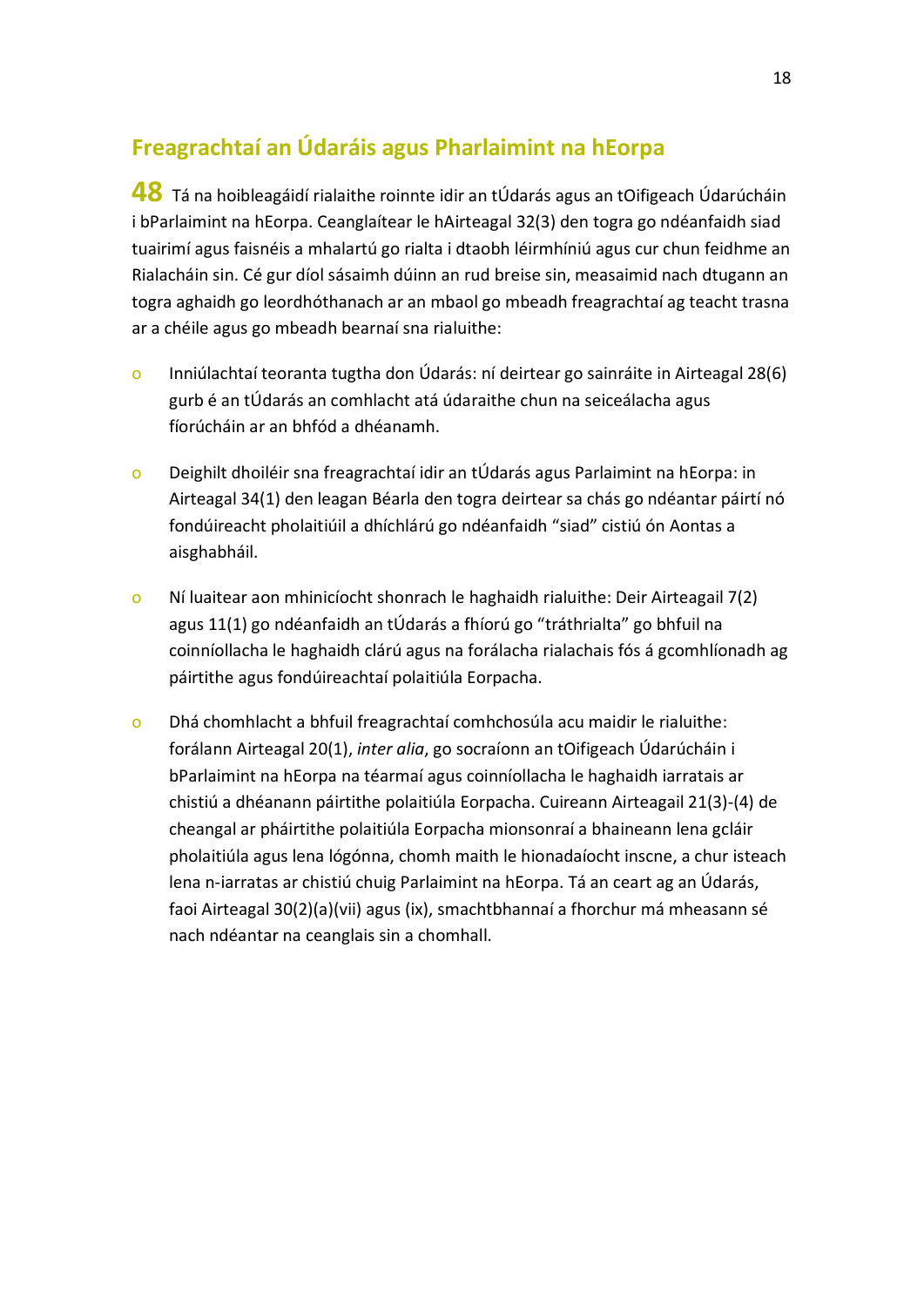#### <span id="page-18-0"></span>**An creat dlíthiúil a shimpliú**

<span id="page-18-1"></span>**49** Tá forálacha sonracha maidir le cistiú páirtithe agus fondúireachtaí polaitiúla Eorpacha le fáil sa togra agus freisin sa Rialachán Airgeadais<sup>[22](#page-18-2)</sup>. Sa bhreis air sin, tugann an togra forálacha isteach i dtaca le fógraíocht pholaitiúil, a bheidh á rialáil freisin le Rialachán nua maidir le trédhearcacht agus spriocdhíriú na fógraíochta polaitiúla<sup>23</sup>. Níl an Rialachán nua sin glactha fós. Athdhearbhaímid arís an tuairim a bhí againn roimhe seo go simpleofaí an creat dlíthiúil dá laghdófaí an líon téacsanna chun forluí féideartha idir rialacha a sheachaint.

Ghlac an Chúirt Iniúchóirí an Tuairim seo i Lucsamburg ar an 7 Aibreán 2022.

*Thar ceann na Cúirte Iniúchóirí*

 $Hf$ e

Klaus-Heiner Lehne *An tUachtarán*

<span id="page-18-2"></span><sup>&</sup>lt;sup>22</sup> Rialachán (AE, Euratom) 2018/1046 ó Pharlaimint na hEorpa agus ón gComhairle an 18 Iúil [2018 maidir leis na rialacha airgeadais is infheidhme maidir le buiséad ginearálta an](https://eur-lex.europa.eu/legal-content/GA/TXT/?uri=CELEX:32018R1046)  [Aontais.](https://eur-lex.europa.eu/legal-content/GA/TXT/?uri=CELEX:32018R1046)

<span id="page-18-3"></span><sup>23</sup> COM(2021) 731 [final an 25.11.2021.](https://eur-lex.europa.eu/legal-content/GA/TXT/?uri=CELEX:52021PC0731)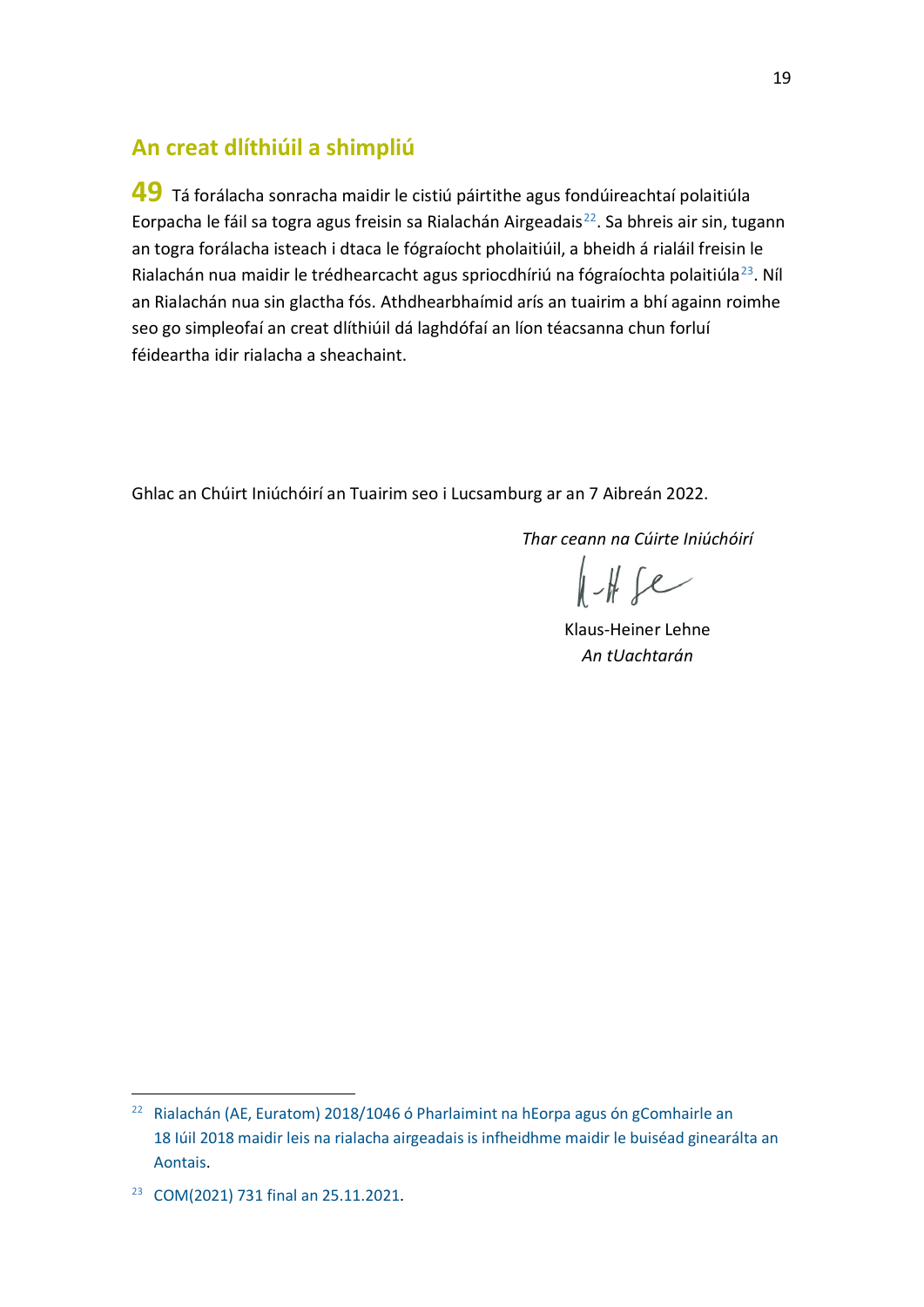## <span id="page-19-0"></span>**Iarscríbhinn**

### <span id="page-19-1"></span>**Crostagairtí idir airteagail an togra agus ár dtráchtanna**

| An t-airteagal<br>sa togra | <b>Trácht sonrach</b>                                                 | An mhír i<br>dTuairim CIE |
|----------------------------|-----------------------------------------------------------------------|---------------------------|
| 2(1)                       | Ranníocaíochtaí                                                       | 24                        |
| 2(7), 2(8)                 | lasachtaí                                                             | 12                        |
| 2(9)                       | Acmhainní dílse breise                                                | 16                        |
| $3(1)(e)$ , $3(2)(d)$      | Ranníocaíochtaí                                                       | 22                        |
| 3(1)(g)                    | Acmhainní dílse breise                                                | 18                        |
| 5                          | Trédhearcacht na fógraíochta polaitiúla                               | 44                        |
| 5(1)                       | Trédhearcacht na fógraíochta polaitiúla                               | 46                        |
| 5(5)                       | Trédhearcacht na fógraíochta polaitiúla                               | 46                        |
| 5(6)                       | Trédhearcacht na fógraíochta polaitiúla                               | 45                        |
| 7(2)                       | Freagrachtaí an Údaráis agus Pharlaimint na<br>hEorpa                 | 48                        |
| 11(1)                      | Freagrachtaí an Údaráis agus Pharlaimint na<br>hEorpa                 | 48                        |
| 11(5)                      | Smachtbhannaí                                                         | 38                        |
| 20(1)                      | Freagrachtaí an Údaráis agus Pharlaimint na<br>hEorpa                 | 48                        |
| 20(4)                      | Cómhaoiniú                                                            | 13                        |
| 21(3)                      | Freagrachtaí an Údaráis agus Pharlaimint na<br>hEorpa                 | 48                        |
| 21(4)                      | Smachtbhannaí / Freagrachtaí an Údaráis agus<br>Pharlaimint na hEorpa | 34,48                     |
| 23                         | Acmhainní dílse breise                                                | 17, 19                    |
| 23(3)                      | Deonacháin                                                            | 28                        |
| 23(5)                      | Deonacháin                                                            | 28, 29                    |
| 23(6)                      | Ranníocaíochtaí / Deonacháin                                          | 23, 29                    |
| 23(8)                      | Deonacháin                                                            | 28                        |